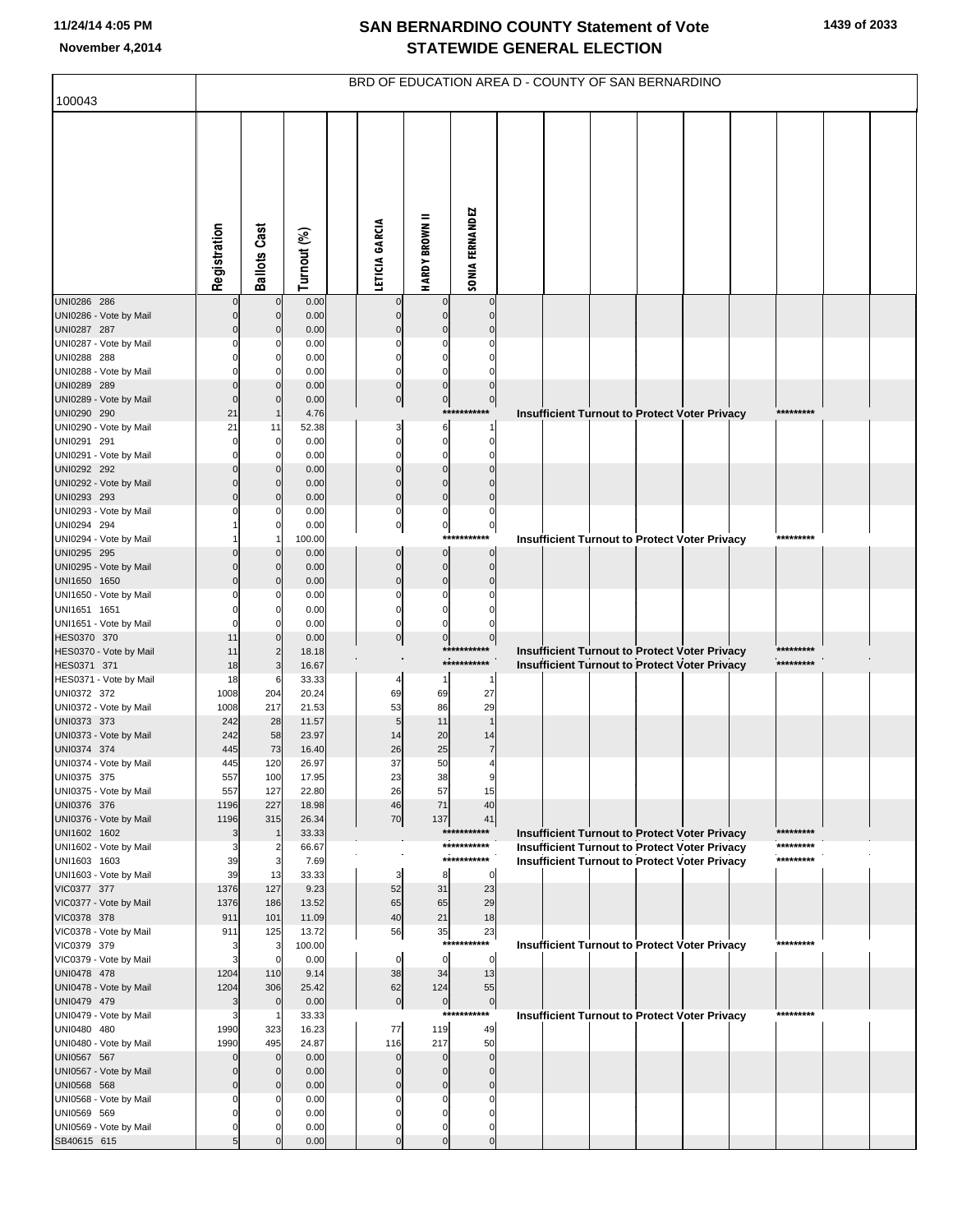| 100043                                 |                            |                         |                | BRD OF EDUCATION AREA D - COUNTY OF SAN BERNARDINO |                               |                         |                                                      |  |  |           |  |
|----------------------------------------|----------------------------|-------------------------|----------------|----------------------------------------------------|-------------------------------|-------------------------|------------------------------------------------------|--|--|-----------|--|
|                                        |                            |                         |                |                                                    |                               |                         |                                                      |  |  |           |  |
|                                        | Registration               | <b>Ballots Cast</b>     | Turnout (%)    | LETICIA GARCIA                                     | <b>HARDY BROWN II</b>         | <b>SONIA FERNANDEZ</b>  |                                                      |  |  |           |  |
| SB40615 - Vote by Mail                 | 5                          | 5                       | 100.00         |                                                    | 3                             |                         |                                                      |  |  |           |  |
| SB40616 616<br>SB40616 - Vote by Mail  | 0<br>O                     | 0<br>$\Omega$           | 0.00<br>0.00   |                                                    | $\Omega$                      |                         |                                                      |  |  |           |  |
| SB40617 617                            |                            | 0                       | 0.00           |                                                    |                               |                         |                                                      |  |  |           |  |
| SB40617 - Vote by Mail                 |                            | O                       | 0.00           |                                                    |                               |                         |                                                      |  |  |           |  |
| SB40618 618                            |                            | 0                       | 0.00           |                                                    | O                             |                         |                                                      |  |  |           |  |
| SB40618 - Vote by Mail<br>UNI0619 619  |                            | $\Omega$<br>$\Omega$    | 0.00<br>0.00   | $\Omega$<br>$\pmb{0}$                              | $\Omega$<br>$\pmb{0}$         | $\Omega$<br>$\pmb{0}$   |                                                      |  |  |           |  |
| UNI0619 - Vote by Mail                 |                            |                         | 50.00          |                                                    |                               | ******<br>****          | <b>Insufficient Turnout to Protect Voter Privacy</b> |  |  | ********* |  |
| UNI0620 620                            |                            | 0                       | 0.00           | 0                                                  | $\Omega$                      | $\mathbf 0$             |                                                      |  |  |           |  |
| UNI0620 - Vote by Mail<br>UNI0621 621  |                            | O<br>O                  | 0.00<br>0.00   | $\Omega$<br>0                                      | $\mathbf 0$<br>0              | $\Omega$<br>C           |                                                      |  |  |           |  |
| UNI0621 - Vote by Mail                 |                            | O                       | 0.00           | $\mathbf 0$                                        | $\bf 0$                       | $\Omega$                |                                                      |  |  |           |  |
| UNI0622 622                            |                            | $\Omega$                | 0.00           | $\pmb{0}$                                          | $\overline{0}$                | $\pmb{0}$               |                                                      |  |  |           |  |
| UNI0622 - Vote by Mail                 |                            |                         | 100.00         |                                                    | ****                          |                         | <b>Insufficient Turnout to Protect Voter Privacy</b> |  |  | ********  |  |
| UNI0623 623<br>UNI0623 - Vote by Mail  |                            | O<br>0                  | 0.00<br>0.00   | O<br>O                                             | $\mathbf 0$<br>$\mathbf 0$    | $\Omega$<br>$\Omega$    |                                                      |  |  |           |  |
| UNI0624 624                            |                            | O                       | 0.00           | 0                                                  | 0                             |                         |                                                      |  |  |           |  |
| UNI0624 - Vote by Mail                 | $\Omega$                   | $\Omega$                | 0.00           |                                                    | $\Omega$                      |                         |                                                      |  |  |           |  |
| UNI0625 625<br>UNI0625 - Vote by Mail  | 20<br>20                   | $\mathbf 0$<br>16       | 0.00<br>80.00  | O                                                  | $\mathbf 0$<br>5              | 2                       |                                                      |  |  |           |  |
| UNI0626 626                            | 16                         | 0                       | 0.00           | 0                                                  | $\overline{0}$                | $\pmb{0}$               |                                                      |  |  |           |  |
| UNI0626 - Vote by Mail                 | 16                         | $\overline{\mathbf{c}}$ | 12.50          |                                                    | ***                           |                         | <b>Insufficient Turnout to Protect Voter Privacy</b> |  |  |           |  |
| UNI0627 627                            | 19                         | $\mathbf 0$             | 0.00           | 0                                                  | $\pmb{0}$<br>$\overline{5}$   | $\mathbf 0$<br>$\Omega$ |                                                      |  |  |           |  |
| UNI0627 - Vote by Mail<br>UNI0628 628  | 19<br>$\Omega$             | 6<br>0                  | 31.58<br>0.00  | $\Omega$                                           | $\mathbf 0$                   |                         |                                                      |  |  |           |  |
| UNI0628 - Vote by Mail                 | $\Omega$                   | $\Omega$                | 0.00           | $\Omega$                                           | $\Omega$                      |                         |                                                      |  |  |           |  |
| UNI0629 629                            |                            | 0                       | 0.00           | O                                                  | $\Omega$                      |                         |                                                      |  |  |           |  |
| UNI0629 - Vote by Mail<br>UNI1676 1676 |                            | 0<br>$\Omega$           | 0.00<br>0.00   | $\Omega$                                           | 0<br>$\overline{0}$           | C<br>$\pmb{0}$          |                                                      |  |  |           |  |
| UNI1676 - Vote by Mail                 |                            |                         | 14.29          |                                                    | ***                           |                         | <b>Insufficient Turnout to Protect Voter Privacy</b> |  |  | ********* |  |
| UNI1677 1677                           | $\Omega$                   | 0                       | 0.00           | 0                                                  | $\overline{0}$                | $\mathbf 0$             |                                                      |  |  |           |  |
| UNI1677 - Vote by Mail                 | $\Omega$<br>$\mathbf 0$    | 0                       | 0.00           | $\mathbf 0$<br>0                                   | $\pmb{0}$<br>$\mathbf 0$      | $\mathbf 0$<br>$\Omega$ |                                                      |  |  |           |  |
| UNI1680 1680<br>UNI1680 - Vote by Mail | $\mathbf 0$                | 0<br>$\mathbf 0$        | 0.00<br>0.00   | 0                                                  | 0                             | $\mathbf 0$             |                                                      |  |  |           |  |
| UNI1681 1681                           | 14                         | 0                       | 0.00           | $\mathbf 0$                                        | $\mathbf 0$                   | $\Omega$                |                                                      |  |  |           |  |
| UNI1681 - Vote by Mail                 | 14                         | 6                       | 42.86          |                                                    | 3                             | $\Omega$                |                                                      |  |  |           |  |
| SB40637 637<br>SB40637 - Vote by Mail  | $\mathbf 0$<br>$\mathbf 0$ | $\Omega$<br>$\Omega$    | 0.00<br>0.00   | $\Omega$<br>$\mathbf{0}$                           | $\mathbf 0$<br>$\overline{0}$ | $\Omega$<br>$\Omega$    |                                                      |  |  |           |  |
| SB40638 638                            | $\mathbf 0$                | $\Omega$                | 0.00           | O                                                  | $\mathbf 0$                   | $\Omega$                |                                                      |  |  |           |  |
| SB40638 - Vote by Mail                 | 0                          | $\Omega$                | 0.00           | O                                                  | $\Omega$                      | $\Omega$                |                                                      |  |  |           |  |
| UNI0639 639<br>UNI0639 - Vote by Mail  | $\mathbf 0$<br>$\mathbf 0$ | $\Omega$<br>$\mathbf 0$ | 0.00<br>0.00   | O<br>$\Omega$                                      | $\Omega$<br>$\mathbf 0$       | $\Omega$<br>$\Omega$    |                                                      |  |  |           |  |
| UNI0640 640                            | 45                         | $\mathbf 0$             | 0.00           | $\Omega$                                           | $\Omega$                      | $\Omega$                |                                                      |  |  |           |  |
| UNI0640 - Vote by Mail                 | 45                         | 18                      | 40.00          | 5                                                  | $\overline{c}$                | 3                       |                                                      |  |  |           |  |
| UNI0641 641<br>UNI0641 - Vote by Mail  | 16<br>16                   | $\mathbf 0$<br>14       | 0.00<br>87.50  | 0<br>$\overline{7}$                                | $\mathbf 0$                   | $\mathbf 0$<br>5        |                                                      |  |  |           |  |
| UNI0648 648                            | 1468                       | 280                     | 19.07          | 82                                                 | 102                           | 36                      |                                                      |  |  |           |  |
| UNI0648 - Vote by Mail                 | 1468                       | 355                     | 24.18          | 91                                                 | 146                           | 47                      |                                                      |  |  |           |  |
| UNI0649 649                            | 1711                       | 309                     | 18.06          | 89<br>97                                           | 93<br>138                     | 47<br>56                |                                                      |  |  |           |  |
| UNI0649 - Vote by Mail<br>UNI0650 650  | 1711<br>1960               | 368<br>267              | 21.51<br>13.62 | 67                                                 | 83                            | 48                      |                                                      |  |  |           |  |
| UNI0650 - Vote by Mail                 | 1960                       | 633                     | 32.30          | 150                                                | 252                           | 89                      |                                                      |  |  |           |  |
| UNI0651 651                            | 0                          | $\mathbf 0$             | 0.00           | $\mathbf 0$                                        | $\mathbf 0$                   | $\mathbf 0$             |                                                      |  |  |           |  |
| UNI0651 - Vote by Mail<br>UNI0652 652  | $\mathbf 0$<br>1594        | $\mathbf{0}$<br>233     | 0.00<br>14.62  | $\mathbf{0}$<br>40                                 | $\overline{0}$<br>106         | $\mathbf{0}$<br>30      |                                                      |  |  |           |  |
| UNI0652 - Vote by Mail                 | 1594                       | 454                     | 28.48          | 97                                                 | 217                           | 36                      |                                                      |  |  |           |  |
| UNI0653 653                            | 0                          | 0                       | 0.00           | $\Omega$                                           | $\mathbf 0$                   | $\mathbf 0$             |                                                      |  |  |           |  |
| UNI0653 - Vote by Mail                 | $\mathbf 0$                | 0                       | 0.00           | $\Omega$                                           | $\mathbf 0$                   | $\Omega$                |                                                      |  |  |           |  |
| UNI0654 654<br>UNI0654 - Vote by Mail  | $\pmb{0}$<br>$\mathbf 0$   | O<br>n                  | 0.00<br>0.00   | 0<br>$\mathbf{0}$                                  | $\mathbf 0$<br>$\mathbf 0$    | 0<br>$\mathbf 0$        |                                                      |  |  |           |  |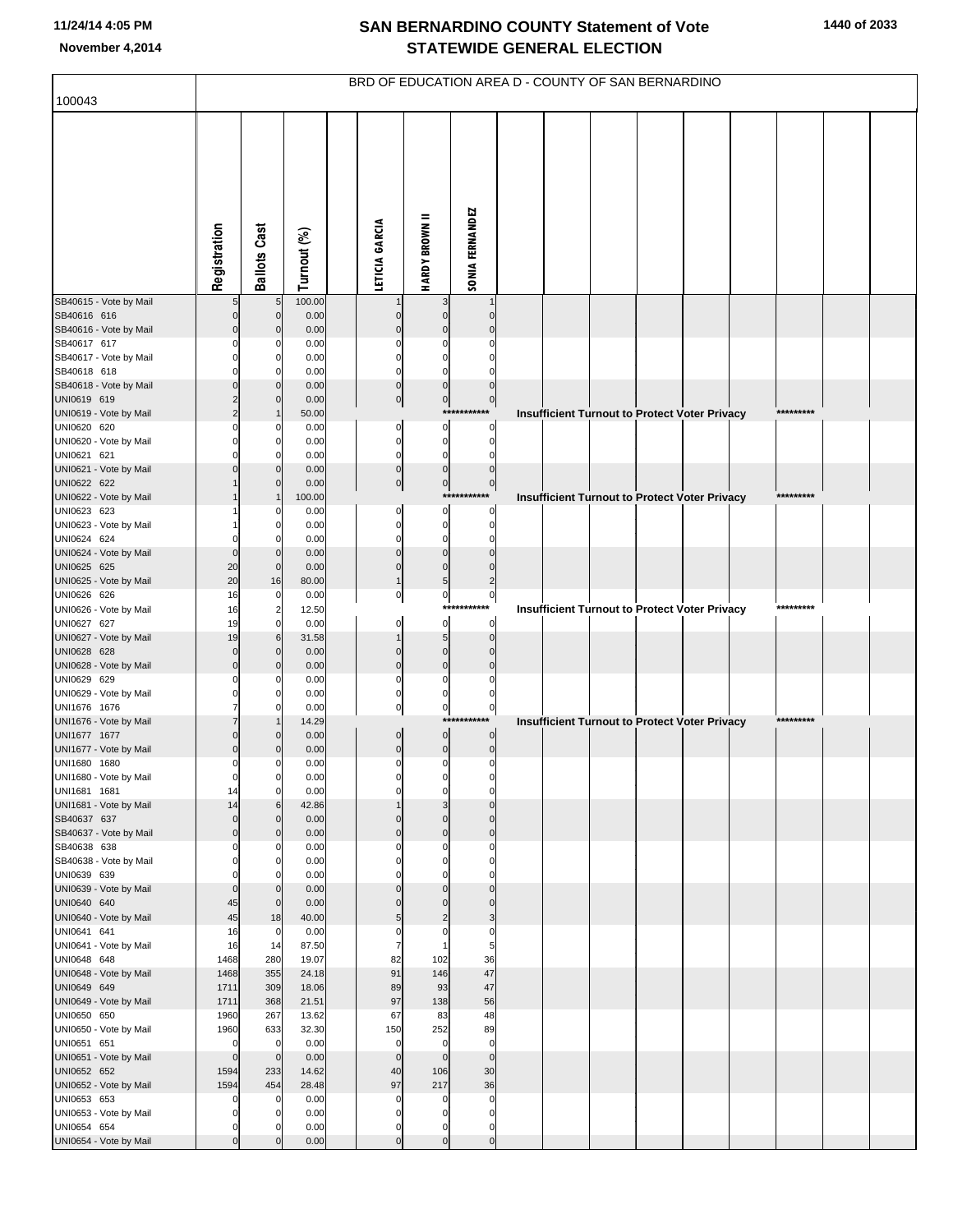|                                       |                            |                            |                |                             |                               |                               | BRD OF EDUCATION AREA D - COUNTY OF SAN BERNARDINO   |  |  |           |  |
|---------------------------------------|----------------------------|----------------------------|----------------|-----------------------------|-------------------------------|-------------------------------|------------------------------------------------------|--|--|-----------|--|
| 100043                                |                            |                            |                |                             |                               |                               |                                                      |  |  |           |  |
|                                       | Registration               | <b>Ballots Cast</b>        | Turnout (%)    | LETICIA GARCIA              | <b>HARDY BROWN II</b>         | <b>SONIA FERNANDEZ</b>        |                                                      |  |  |           |  |
| UNI0655 655                           | 1703                       | 388                        | 22.78          | 93                          | 138                           | 53                            |                                                      |  |  |           |  |
| UNI0655 - Vote by Mail<br>UNI0656 656 | 1703<br>$\mathbf 0$        | 494<br>$\mathbf 0$         | 29.01<br>0.00  | 109<br>$\pmb{0}$            | 186<br>$\pmb{0}$              | 61<br>$\pmb{0}$               |                                                      |  |  |           |  |
| UNI0656 - Vote by Mail                | $\mathbf 0$                | 0                          | 0.00           | 0                           | $\mathbf 0$                   | $\pmb{0}$                     |                                                      |  |  |           |  |
| UNI0657 657<br>UNI0657 - Vote by Mail | 860<br>860                 | 149<br>291                 | 17.33<br>33.84 | 39<br>61                    | 51<br>110                     | 22<br>24                      |                                                      |  |  |           |  |
| UNI0665 665                           | 6                          | $\mathbf 0$                | 0.00           | $\pmb{0}$                   | $\mathbf 0$                   | $\pmb{0}$                     |                                                      |  |  |           |  |
| UNI0665 - Vote by Mail                | 6                          | 5                          | 83.33          | $\mathbf{1}$                | $\mathbf{1}$                  | $\pmb{0}$                     |                                                      |  |  |           |  |
| UNI0666 666<br>UNI0666 - Vote by Mail |                            | $\mathbf 0$<br>-1          | 0.00<br>100.00 | $\pmb{0}$                   | $\pmb{0}$                     | $\overline{0}$<br>*********** | Insufficient Turnout to Protect Voter Privacy        |  |  | ********* |  |
| UNI0667 667                           |                            | C                          | 0.00           | $\mathbf 0$                 | $\bf 0$                       | $\bf 0$                       |                                                      |  |  |           |  |
| UNI0667 - Vote by Mail                |                            | 0                          | 0.00           | $\mathbf 0$                 | $\pmb{0}$                     | $\overline{0}$                |                                                      |  |  |           |  |
| UNI0668 668<br>UNI0668 - Vote by Mail | $\Omega$<br>$\mathbf 0$    | C<br>$\mathbf 0$           | 0.00<br>0.00   | $\mathbf 0$<br>$\mathbf 0$  | $\mathbf 0$<br>$\mathbf 0$    | $\mathbf 0$<br>$\mathbf 0$    |                                                      |  |  |           |  |
| UNI0669 669                           | $\overline{2}$             | $\mathbf 0$                | 0.00           | $\mathbf{0}$                | $\mathbf 0$                   | $\mathbf 0$                   |                                                      |  |  |           |  |
| UNI0669 - Vote by Mail                | $\overline{2}$<br>$\Omega$ | 0                          | 0.00           | $\Omega$                    | 0                             | $\mathbf 0$<br>0              |                                                      |  |  |           |  |
| UNI0670 670<br>UNI0670 - Vote by Mail | $\mathbf 0$                | 0<br>0                     | 0.00<br>0.00   | 0<br>$\mathbf 0$            | $\mathbf 0$<br>$\mathbf 0$    | $\mathbf 0$                   |                                                      |  |  |           |  |
| UNI0671 671                           | $\Omega$                   | C                          | 0.00           | $\Omega$                    | $\overline{0}$                | $\mathbf 0$                   |                                                      |  |  |           |  |
| UNI0671 - Vote by Mail<br>UNI0672 672 | $\mathbf 0$<br>$\Omega$    | $\mathbf 0$<br>$\mathbf 0$ | 0.00<br>0.00   | $\mathbf 0$<br>$\mathbf{0}$ | $\mathbf 0$<br>$\mathbf 0$    | $\mathbf 0$<br>$\mathbf 0$    |                                                      |  |  |           |  |
| UNI0672 - Vote by Mail                | $\Omega$                   | 0                          | 0.00           | $\Omega$                    | $\mathbf 0$                   | $\mathbf 0$                   |                                                      |  |  |           |  |
| UNI0673 673                           | $\Omega$                   | 0                          | 0.00           | $\Omega$                    | $\mathbf 0$                   | $\mathbf 0$                   |                                                      |  |  |           |  |
| UNI0673 - Vote by Mail<br>UNI0674 674 | $\mathbf 0$<br>$\Omega$    | 0<br>C                     | 0.00<br>0.00   | 0<br>$\Omega$               | $\mathbf 0$<br>$\overline{0}$ | $\mathbf 0$<br>$\Omega$       |                                                      |  |  |           |  |
| UNI0674 - Vote by Mail                | $\mathbf 0$                | $\mathbf 0$                | 0.00           | $\mathbf 0$                 | $\mathbf 0$                   | $\mathbf 0$                   |                                                      |  |  |           |  |
| UNI0675 675                           | $\Omega$<br>0              | C                          | 0.00           | $\mathbf 0$<br>0            | $\mathbf 0$<br>$\mathbf 0$    | $\mathbf 0$<br>$\mathbf 0$    |                                                      |  |  |           |  |
| UNI0675 - Vote by Mail<br>UNI0676 676 | $\Omega$                   | C<br>0                     | 0.00<br>0.00   | 0                           | $\mathbf 0$                   | $\mathbf 0$                   |                                                      |  |  |           |  |
| UNI0676 - Vote by Mail                | $\mathbf 0$                | 0                          | 0.00           | 0                           | $\mathbf 0$                   | $\pmb{0}$                     |                                                      |  |  |           |  |
| UNI0677 677<br>UNI0677 - Vote by Mail | 262<br>262                 | 5<br>100                   | 1.91<br>38.17  | $\mathbf 1$<br>23           | $\mathbf 0$<br>32             | $\mathbf{3}$<br>16            |                                                      |  |  |           |  |
| UNI0691 691                           | 440                        | 120                        | 27.27          | 29                          | 41                            | 17                            |                                                      |  |  |           |  |
| UNI0691 - Vote by Mail                | 440                        | 89                         | 20.23          | 13                          | 30                            | 17                            |                                                      |  |  |           |  |
| UNI0692 692<br>UNI0692 - Vote by Mail |                            | $\mathbf 0$<br>0           | 0.00<br>0.00   | 0<br>$\mathbf 0$            | 0<br>$\mathbf 0$              | 0<br>$\mathbf 0$              |                                                      |  |  |           |  |
| SB00696 696                           | $\Omega$                   | C                          | 0.00           | $\Omega$                    | $\Omega$                      | $\Omega$                      |                                                      |  |  |           |  |
| SB00696 - Vote by Mail<br>SB00697 697 | $\mathbf 0$<br>$\mathbf 0$ | 0<br>$\mathcal{C}$         | 0.00           | $\mathbf 0$<br>$\mathbf{0}$ | $\mathbf 0$<br>$\mathbf 0$    | $\mathbf 0$<br>$\Omega$       |                                                      |  |  |           |  |
| SB00697 - Vote by Mail                | $\mathbf 0$                | 0                          | 0.00<br>0.00   | 0                           | $\mathbf 0$                   | $\mathbf 0$                   |                                                      |  |  |           |  |
| UNI0698 698                           | 23                         | 0                          | 0.00           | $\Omega$                    | $\mathbf 0$                   | $\Omega$                      |                                                      |  |  |           |  |
| UNI0698 - Vote by Mail<br>UNI0699 699 | 23<br>$\mathbf 0$          | 6<br>C                     | 26.09<br>0.00  | 3<br>$\Omega$               | 3<br>$\Omega$                 | $\Omega$<br>$\Omega$          |                                                      |  |  |           |  |
| UNI0699 - Vote by Mail                | $\mathbf 0$                | $\mathbf 0$                | 0.00           | $\mathbf{0}$                | $\mathbf 0$                   | $\mathbf{0}$                  |                                                      |  |  |           |  |
| UNI0700 700                           | $\mathbf 0$                | $\mathbf 0$                | 0.00           | $\mathbf{0}$                | $\mathbf 0$                   | $\mathbf 0$                   |                                                      |  |  |           |  |
| UNI0700 - Vote by Mail<br>UNI0701 701 | $\mathbf 0$<br>786         | 0<br>154                   | 0.00<br>19.59  | $\mathbf 0$<br>33           | $\mathbf 0$<br>68             | $\mathbf 0$<br>12             |                                                      |  |  |           |  |
| UNI0701 - Vote by Mail                | 786                        | 198                        | 25.19          | 39                          | 107                           | 14                            |                                                      |  |  |           |  |
| UNI0702 702                           | $\mathbf 0$                | $\mathbf 0$                | 0.00           | $\mathbf{0}$                | $\mathbf 0$                   | $\mathbf 0$                   |                                                      |  |  |           |  |
| UNI0702 - Vote by Mail<br>UNI0703 703 | $\mathbf 0$<br>$\mathbf 0$ | $\mathbf 0$<br>$\mathbf 0$ | 0.00<br>0.00   | $\mathbf 0$<br>$\mathbf{0}$ | $\mathbf 0$<br>$\mathbf 0$    | $\mathbf 0$<br>$\mathbf 0$    |                                                      |  |  |           |  |
| UNI0703 - Vote by Mail                | 0                          | 0                          | 0.00           | $\Omega$                    | $\mathbf 0$                   | 0                             |                                                      |  |  |           |  |
| UNI0704 704<br>UNI0704 - Vote by Mail | $\Omega$<br>$\mathbf 0$    | $\Omega$<br>0              | 0.00<br>0.00   | $\mathbf 0$<br>$\mathbf 0$  | $\mathbf 0$<br>$\mathbf 0$    | $\Omega$<br>0                 |                                                      |  |  |           |  |
| UNI0705 705                           | 12                         | C                          | 0.00           | $\overline{0}$              | $\pmb{0}$                     | $\overline{0}$                |                                                      |  |  |           |  |
| UNI0705 - Vote by Mail                | 12                         | 1                          | 8.33           | ×.                          |                               | ***********                   | Insufficient Turnout to Protect Voter Privacy        |  |  | ********* |  |
| UNI0706 706<br>UNI0706 - Vote by Mail | 11<br>11                   | 7                          | 9.09<br>63.64  | 0                           | 4                             | ***********<br>3              | <b>Insufficient Turnout to Protect Voter Privacy</b> |  |  | ********* |  |
| UNI0707 707                           | $\mathbf 0$                |                            | 0.00           | $\mathbf 0$                 | $\mathbf 0$                   | $\mathbf 0$                   |                                                      |  |  |           |  |
| UNI0707 - Vote by Mail<br>SB40710 710 | $\mathbf 0$<br>$\Omega$    | 0                          | 0.00<br>0.00   | $\mathbf 0$<br>$\Omega$     | $\mathbf 0$<br>$\mathbf 0$    | 0<br>$\mathbf 0$              |                                                      |  |  |           |  |
|                                       |                            |                            |                |                             |                               |                               |                                                      |  |  |           |  |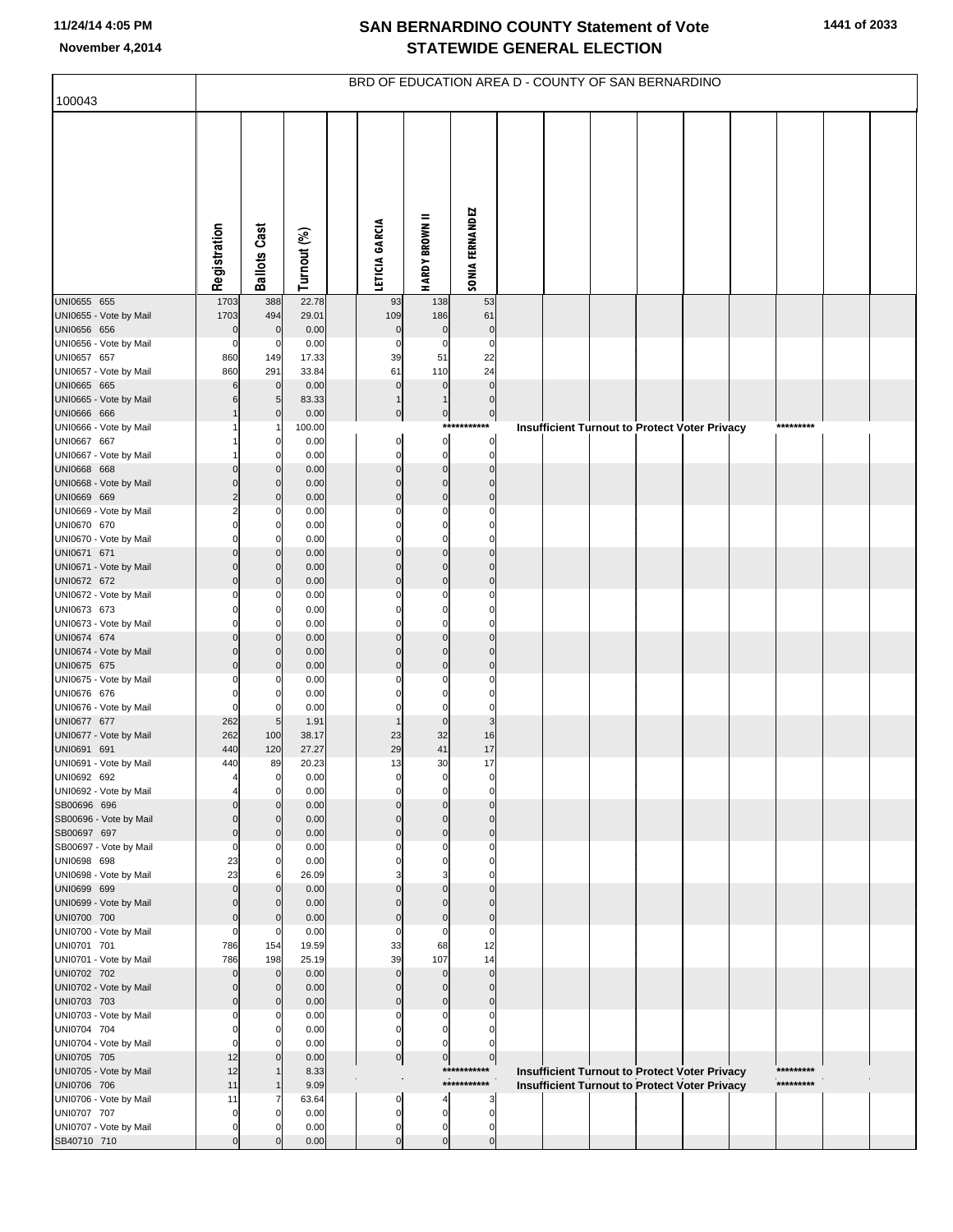| 100043                                 |                                |                            |                | BRD OF EDUCATION AREA D - COUNTY OF SAN BERNARDINO |                                      |                             |  |  |  |  |  |
|----------------------------------------|--------------------------------|----------------------------|----------------|----------------------------------------------------|--------------------------------------|-----------------------------|--|--|--|--|--|
|                                        |                                |                            |                |                                                    |                                      |                             |  |  |  |  |  |
|                                        | Registration                   | <b>Ballots Cast</b>        | Turnout (%)    | LETICIA GARCIA                                     | <b>HARDY BROWN II</b>                | <b>SONIA FERNANDEZ</b>      |  |  |  |  |  |
| SB40710 - Vote by Mail                 | 0                              | $\mathbf 0$                | 0.00           | 0                                                  | 0                                    | $\pmb{0}$                   |  |  |  |  |  |
| UNI0711 711                            | $\overline{0}$                 | $\mathbf 0$                | 0.00           | $\mathbf 0$                                        | $\overline{0}$                       | $\mathbf 0$                 |  |  |  |  |  |
| UNI0711 - Vote by Mail<br>SB40712 712  | $\overline{0}$<br>$\mathbf{0}$ | $\pmb{0}$<br>0             | 0.00<br>0.00   | $\mathbf 0$<br>0                                   | $\overline{0}$<br>$\mathbf 0$        | $\pmb{0}$<br>$\mathbf 0$    |  |  |  |  |  |
| SB40712 - Vote by Mail                 | $\mathbf 0$                    | $\mathbf 0$                | 0.00           | $\Omega$                                           | $\mathbf 0$                          | $\mathbf 0$                 |  |  |  |  |  |
| UNI0713 713                            | 11                             | $\mathbf 0$                | 0.00           | $\Omega$                                           | $\mathbf 0$                          | $\mathbf 0$                 |  |  |  |  |  |
| UNI0713 - Vote by Mail                 | 11                             | $\overline{7}$             | 63.64          | $\mathbf{1}$                                       | $\overline{4}$                       | $\mathbf 0$                 |  |  |  |  |  |
| UNI0714 714                            | $\mathbf 0$                    | $\mathbf 0$                | 0.00           | $\mathbf 0$                                        | $\mathbf 0$                          | $\mathbf 0$                 |  |  |  |  |  |
| UNI0714 - Vote by Mail<br>UNI0715 715  | $\Omega$<br>31                 | $\mathbf 0$<br>8           | 0.00<br>25.81  | $\mathbf 0$<br>5                                   | $\pmb{0}$<br>$\overline{\mathbf{c}}$ | $\mathbf{0}$<br>$\mathbf 0$ |  |  |  |  |  |
| UNI0715 - Vote by Mail                 | 31                             | 6                          | 19.35          | 0                                                  | $\overline{\mathbf{4}}$              | $\overline{\mathbf{c}}$     |  |  |  |  |  |
| UNI0716 716                            | $\mathbf 0$                    | $\Omega$                   | 0.00           | $\mathbf 0$                                        | $\mathbf 0$                          | $\mathbf 0$                 |  |  |  |  |  |
| UNI0716 - Vote by Mail                 | $\Omega$                       | $\mathbf 0$                | 0.00           | $\mathbf 0$                                        | $\mathbf 0$                          | $\mathbf 0$                 |  |  |  |  |  |
| HIG0746 746                            | 5 <sub>l</sub>                 | $\mathbf 0$                | 0.00           | $\mathbf 0$                                        | $\mathbf 0$                          | $\mathbf 0$                 |  |  |  |  |  |
| HIG0746 - Vote by Mail<br>HIG0747 747  | 5 <sub>5</sub>                 | $\mathbf 0$                | 0.00           | $\mathbf 0$                                        | $\overline{0}$                       | $\mathbf 0$<br>15           |  |  |  |  |  |
| HIG0747 - Vote by Mail                 | 626<br>626                     | 62<br>72                   | 9.90<br>11.50  | 26<br>19                                           | 16<br>40                             | 8                           |  |  |  |  |  |
| HIG0748 748                            | 1395                           | 191                        | 13.69          | 54                                                 | 62                                   | 38                          |  |  |  |  |  |
| HIG0748 - Vote by Mail                 | 1395                           | 233                        | 16.70          | 51                                                 | 123                                  | 30                          |  |  |  |  |  |
| HIG0749 749                            | 1397                           | 207                        | 14.82          | 54                                                 | 87                                   | 29                          |  |  |  |  |  |
| HIG0749 - Vote by Mail                 | 1397                           | 382                        | 27.34          | 110                                                | 169                                  | 43                          |  |  |  |  |  |
| HIG0750 750<br>HIG0750 - Vote by Mail  | 1187<br>1187                   | 61<br>121                  | 5.14<br>10.19  | 18<br>43                                           | 20<br>41                             | 19<br>26                    |  |  |  |  |  |
| HIG0751 751                            | 1174                           | 113                        | 9.63           | 35                                                 | 37                                   | 25                          |  |  |  |  |  |
| HIG0751 - Vote by Mail                 | 1174                           | 149                        | 12.69          | 44                                                 | 64                                   | 25                          |  |  |  |  |  |
| HIG0752 752                            | 488                            | 27                         | 5.53           | 10                                                 | 9                                    | $\overline{7}$              |  |  |  |  |  |
| HIG0752 - Vote by Mail<br>HIG0753 753  | 488<br>1411                    | 61<br>90                   | 12.50<br>6.38  | 22<br>44                                           | 21<br>18                             | 10<br>20                    |  |  |  |  |  |
| HIG0753 - Vote by Mail                 | 1411                           | 155                        | 10.99          | 49                                                 | 58                                   | 32                          |  |  |  |  |  |
| HIG0754 754                            | 1470                           | 204                        | 13.88          | 62                                                 | 76                                   | 36                          |  |  |  |  |  |
| HIG0754 - Vote by Mail                 | 1470                           | 183                        | 12.45          | 50                                                 | 75                                   | 27                          |  |  |  |  |  |
| HIG0755 755                            | 1462                           | 150                        | 10.26          | 52                                                 | 46<br>55                             | 31                          |  |  |  |  |  |
| HIG0755 - Vote by Mail<br>HIG0756 756  | 1462<br>1400                   | 154<br>189                 | 10.53<br>13.50 | 42<br>63                                           | 55                                   | 33<br>36                    |  |  |  |  |  |
| HIG0756 - Vote by Mail                 | 1400                           | 247                        | 17.64          | 76                                                 | 107                                  | 31                          |  |  |  |  |  |
| HIG0757 757                            | $\overline{0}$                 | 0                          | 0.00           | 0                                                  | 0                                    | 0                           |  |  |  |  |  |
| HIG0757 - Vote by Mail                 | $\Omega$                       | $\mathbf 0$                | 0.00           | $\mathbf 0$                                        | $\pmb{0}$                            | $\mathbf 0$                 |  |  |  |  |  |
| HIG0758 758<br>HIG0758 - Vote by Mail  | $\Omega$<br>$\Omega$           | $\mathbf 0$<br>$\mathbf 0$ | 0.00<br>0.00   | $\Omega$<br>$\mathbf 0$                            | $\mathbf 0$<br>$\mathbf 0$           | $\mathbf 0$<br>$\pmb{0}$    |  |  |  |  |  |
| HIG1639 1639                           | 310                            | 10                         | 3.23           |                                                    | 3                                    | $\mathbf 0$                 |  |  |  |  |  |
| HIG1639 - Vote by Mail                 | 310                            | 42                         | 13.55          | 19                                                 | 15                                   | 5                           |  |  |  |  |  |
| UNI0759 759                            | 28                             | $\mathbf 0$                | 0.00           | 0                                                  | $\mathbf 0$                          | $\mathbf 0$                 |  |  |  |  |  |
| UNI0759 - Vote by Mail<br>UNI0860 860  | 28<br>$\Omega$                 | 16<br>$\mathbf 0$          | 57.14<br>0.00  | 1<br>$\Omega$                                      | 13<br>$\pmb{0}$                      | $\mathbf 0$<br>$\mathbf 0$  |  |  |  |  |  |
| UNI0860 - Vote by Mail                 | $\overline{0}$                 | $\mathbf 0$                | 0.00           | $\mathbf 0$                                        | $\pmb{0}$                            | $\mathbf 0$                 |  |  |  |  |  |
| UNI0861 861                            | $\Omega$                       | $\Omega$                   | 0.00           | $\Omega$                                           | $\mathbf 0$                          | 0                           |  |  |  |  |  |
| UNI0861 - Vote by Mail                 | $\Omega$                       | 0                          | 0.00           | $\Omega$                                           | $\mathbf 0$                          | $\mathbf 0$                 |  |  |  |  |  |
| UNI0862 862                            | $\Omega$                       | $\Omega$                   | 0.00           | $\Omega$                                           | $\mathbf 0$                          | $\mathbf 0$                 |  |  |  |  |  |
| UNI0862 - Vote by Mail                 | $\overline{0}$                 | $\mathbf 0$                | 0.00           | $\mathbf 0$<br>$\Omega$                            | $\overline{0}$<br>$\mathbf 0$        | $\mathbf 0$<br>$\mathbf 0$  |  |  |  |  |  |
| UNI1645 1645<br>UNI1645 - Vote by Mail | $\Omega$<br>$\Omega$           | $\Omega$<br>$\mathbf 0$    | 0.00<br>0.00   | $\mathbf 0$                                        | $\mathbf 0$                          | $\pmb{0}$                   |  |  |  |  |  |
| UNI1646 1646                           | $\Omega$                       | $\Omega$                   | 0.00           | 0                                                  | $\mathbf 0$                          | $\mathbf 0$                 |  |  |  |  |  |
| UNI1646 - Vote by Mail                 | $\Omega$                       | 0                          | 0.00           | 0                                                  | $\mathbf 0$                          | $\mathbf 0$                 |  |  |  |  |  |
| UNI1647 1647                           | $\Omega$                       | $\Omega$                   | 0.00           | $\Omega$                                           | $\mathbf 0$                          | $\mathbf 0$                 |  |  |  |  |  |
| UNI1647 - Vote by Mail                 | $\Omega$                       | $\mathbf 0$                | 0.00           | $\mathbf 0$<br>$\Omega$                            | $\mathbf 0$<br>$\mathbf 0$           | $\mathbf 0$<br>$\mathbf 0$  |  |  |  |  |  |
| UNI1648 1648<br>UNI1648 - Vote by Mail | $\Omega$<br>$\Omega$           | $\Omega$<br>$\mathbf 0$    | 0.00<br>0.00   | $\mathbf 0$                                        | $\mathbf 0$                          | $\mathbf 0$                 |  |  |  |  |  |
| SB00863 863                            | $\Omega$                       | $\Omega$                   | 0.00           | $\Omega$                                           | $\mathbf 0$                          | 0                           |  |  |  |  |  |
| SB00863 - Vote by Mail                 | $\Omega$                       | $\Omega$                   | 0.00           | 0                                                  | $\mathbf 0$                          | $\mathbf 0$                 |  |  |  |  |  |
| UNI0864 864                            | $\mathbf{0}$                   | C                          | 0.00           | $\pmb{0}$                                          | $\mathbf 0$                          | $\mathbf 0$                 |  |  |  |  |  |
| UNI0864 - Vote by Mail                 |                                |                            | 0.00           | $\Omega$                                           | $\overline{0}$                       | $\pmb{0}$                   |  |  |  |  |  |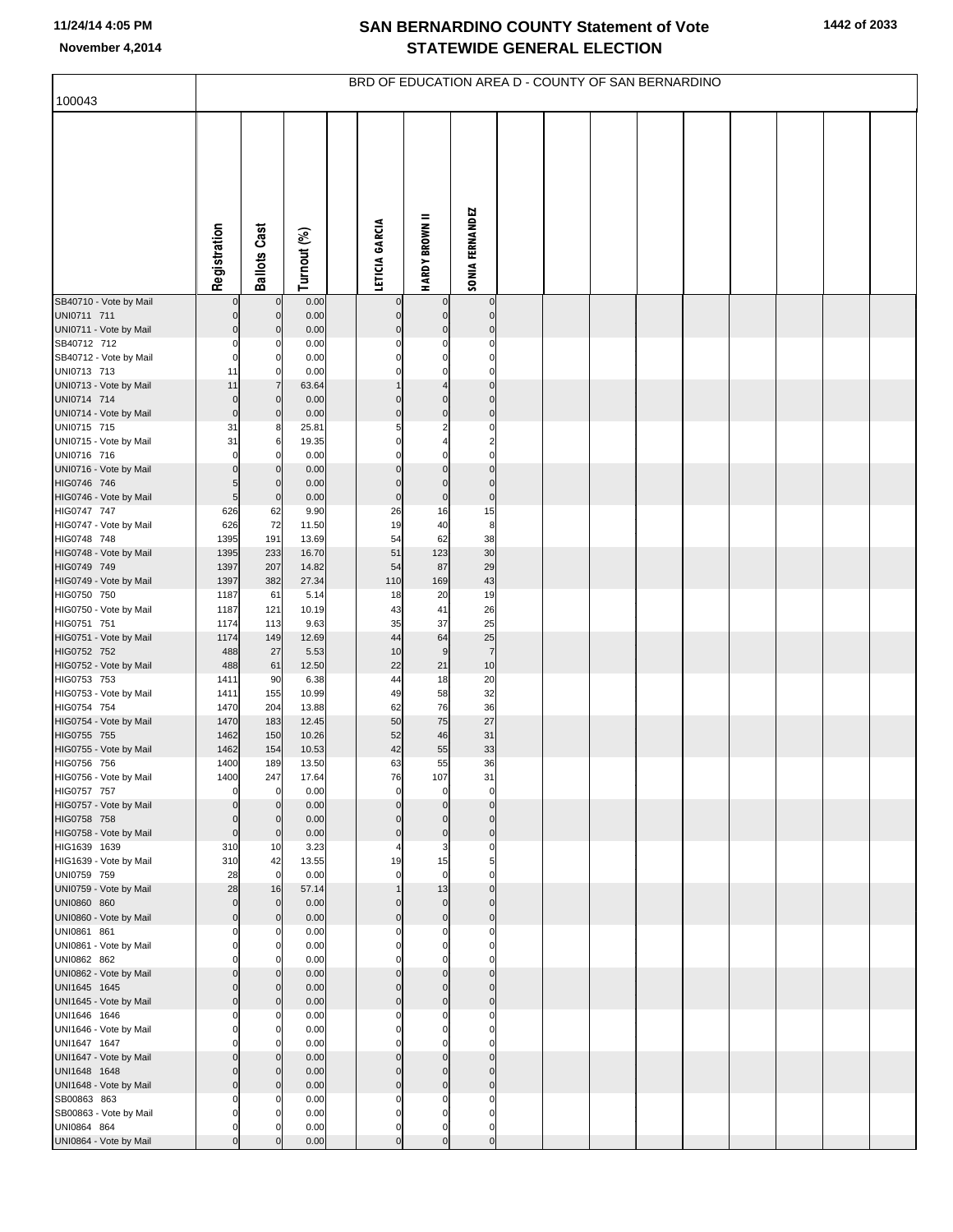|                                        |                                  |                               |                | BRD OF EDUCATION AREA D - COUNTY OF SAN BERNARDINO |                          |                               |  |                                                      |  |           |  |
|----------------------------------------|----------------------------------|-------------------------------|----------------|----------------------------------------------------|--------------------------|-------------------------------|--|------------------------------------------------------|--|-----------|--|
| 100043                                 |                                  |                               |                |                                                    |                          |                               |  |                                                      |  |           |  |
|                                        | Registration                     | <b>Ballots Cast</b>           | Turnout (%)    | LETICIA GARCIA                                     | <b>HARDY BROWN II</b>    | <b>SONIA FERNANDEZ</b>        |  |                                                      |  |           |  |
| UNI0865 865                            | $\Omega$                         | $\mathbf 0$                   | 0.00           | $\mathbf 0$                                        | $\mathbf 0$              | $\mathbf 0$                   |  |                                                      |  |           |  |
| UNI0865 - Vote by Mail<br>UNI1649 1649 | $\Omega$<br>$\Omega$             | $\mathbf 0$<br>$\Omega$       | 0.00<br>0.00   | $\pmb{0}$<br>$\mathbf 0$                           | $\mathbf 0$<br>$\Omega$  | $\mathbf 0$<br>$\mathbf 0$    |  |                                                      |  |           |  |
| UNI1649 - Vote by Mail                 | $\Omega$                         | 0                             | 0.00           | $\overline{0}$                                     | $\pmb{0}$                | $\pmb{0}$                     |  |                                                      |  |           |  |
| RIA0866 866                            | 21                               | 3                             | 14.29          |                                                    |                          | ***********                   |  | Insufficient Turnout to Protect Voter Privacy        |  | ********* |  |
| RIA0866 - Vote by Mail<br>UNI0867 867  | 21<br>1199                       | $\overline{2}$<br>197         | 9.52<br>16.43  | 50                                                 | 96                       | ***********<br>21             |  | <b>Insufficient Turnout to Protect Voter Privacy</b> |  | ********* |  |
| UNI0867 - Vote by Mail                 | 1199                             | 262                           | 21.85          | 53                                                 | 135                      | 21                            |  |                                                      |  |           |  |
| UNI0868 868                            | $\mathbf 0$                      | $\mathbf 0$                   | 0.00           | $\mathbf 0$                                        | $\pmb{0}$                | $\mathbf 0$                   |  |                                                      |  |           |  |
| UNI0868 - Vote by Mail                 | 0                                | 0                             | 0.00           | $\Omega$                                           | 0                        | 0                             |  |                                                      |  |           |  |
| UNI0869 869<br>UNI0869 - Vote by Mail  | 59<br>59                         | $\mathbf 0$<br>17             | 0.00<br>28.81  | C<br>2                                             | $\Omega$<br>8            | C<br>2                        |  |                                                      |  |           |  |
| UNI0870 870                            | $\Omega$                         | $\mathbf 0$                   | 0.00           | $\Omega$                                           | $\Omega$                 | $\Omega$                      |  |                                                      |  |           |  |
| UNI0870 - Vote by Mail                 | $\Omega$                         | $\mathbf 0$                   | 0.00           | $\Omega$                                           | $\mathbf 0$              | $\Omega$                      |  |                                                      |  |           |  |
| UNI0871 871<br>UNI0871 - Vote by Mail  | $\Omega$<br>0                    | $\Omega$<br>0                 | 0.00<br>0.00   | $\Omega$<br>$\Omega$                               | $\Omega$<br>0            | $\Omega$<br>0                 |  |                                                      |  |           |  |
| RIA0872 872                            |                                  | 0                             | 0.00           |                                                    | $\Omega$                 | C                             |  |                                                      |  |           |  |
| RIA0872 - Vote by Mail                 | $\Omega$                         | $\Omega$                      | 0.00           | $\Omega$                                           | $\Omega$                 | $\Omega$                      |  |                                                      |  |           |  |
| SB60873 873                            | $\Omega$                         | $\Omega$                      | 0.00           |                                                    | $\Omega$                 | $\Omega$                      |  |                                                      |  |           |  |
| SB60873 - Vote by Mail<br>SB61654 1654 | $\Omega$<br>$\Omega$             | $\mathbf 0$<br>$\Omega$       | 0.00<br>0.00   | $\Omega$<br>$\Omega$                               | $\mathbf 0$<br>$\Omega$  | $\mathbf 0$<br>$\Omega$       |  |                                                      |  |           |  |
| SB61654 - Vote by Mail                 | 0                                | 0                             | 0.00           | $\Omega$                                           | 0                        | 0                             |  |                                                      |  |           |  |
| UNI0874 874                            |                                  | 0                             | 0.00           |                                                    | $\Omega$                 | C                             |  |                                                      |  |           |  |
| UNI0874 - Vote by Mail                 | 0                                | $\Omega$                      | 0.00           | $\Omega$                                           | $\Omega$<br>$\Omega$     | $\Omega$                      |  |                                                      |  |           |  |
| UNI0875 875<br>UNI0875 - Vote by Mail  | 35<br>35                         | $\mathbf 0$<br>$\bf8$         | 0.00<br>22.86  | $\Omega$                                           |                          | $\Omega$<br>$\overline{2}$    |  |                                                      |  |           |  |
| UNI0876 876                            | 86                               | $\mathbf 0$                   | 0.00           | $\mathbf 0$                                        | $\mathbf 0$              | $\mathbf 0$                   |  |                                                      |  |           |  |
| UNI0876 - Vote by Mail                 | 86                               | 28                            | 32.56          | 8                                                  | 9                        | 9                             |  |                                                      |  |           |  |
| UNI0877 877<br>UNI0877 - Vote by Mail  | 810<br>810                       | 67<br>147                     | 8.27<br>18.15  | 28<br>40                                           | 21<br>64                 | 9<br>22                       |  |                                                      |  |           |  |
| UNI0878 878                            | $\Omega$                         | $\mathbf 0$                   | 0.00           | $\Omega$                                           | $\mathbf 0$              | $\mathbf 0$                   |  |                                                      |  |           |  |
| UNI0878 - Vote by Mail                 | 0                                | 0                             | 0.00           | $\mathbf 0$                                        | $\mathbf 0$              | $\mathbf 0$                   |  |                                                      |  |           |  |
| UNI0879 879<br>UNI0879 - Vote by Mail  | $\overline{0}$<br>$\overline{0}$ | 0<br>$\mathbf 0$              | 0.00<br>0.00   | $\mathbf 0$<br>$\overline{0}$                      | $\mathbf 0$<br>$\pmb{0}$ | $\mathbf 0$<br>$\mathbf 0$    |  |                                                      |  |           |  |
| UNI0880 880                            | 0                                | 0                             | 0.00           | $\mathbf 0$                                        | 0                        | 0                             |  |                                                      |  |           |  |
| UNI0880 - Vote by Mail                 | $\Omega$                         | $\mathbf 0$                   | 0.00           | $\overline{0}$                                     | $\mathbf 0$              | 0                             |  |                                                      |  |           |  |
| UNI1652 1652                           |                                  | $\Omega$                      | 0.00           | 0                                                  | $\overline{0}$           | $\overline{0}$<br>*********** |  |                                                      |  | ********* |  |
| UNI1652 - Vote by Mail<br>UNI1653 1653 | 3<br>$\mathbf 0$                 | $\overline{c}$<br>$\mathbf 0$ | 66.67<br>0.00  | $\mathbf 0$                                        | $\mathbf 0$              | $\mathbf 0$                   |  | <b>Insufficient Turnout to Protect Voter Privacy</b> |  |           |  |
| UNI1653 - Vote by Mail                 | $\mathbf 0$                      | $\mathbf 0$                   | 0.00           | $\pmb{0}$                                          | $\pmb{0}$                | $\mathbf 0$                   |  |                                                      |  |           |  |
| CO10955 955                            | 558                              | 43                            | 7.71           | 17                                                 | 13                       | 8                             |  |                                                      |  |           |  |
| CO10955 - Vote by Mail<br>CO10956 956  | 558<br>1389                      | 62<br>119                     | 11.11<br>8.57  | 25<br>47                                           | 23<br>30                 | 9<br>26                       |  |                                                      |  |           |  |
| CO10956 - Vote by Mail                 | 1389                             | 190                           | 13.68          | 74                                                 | 58                       | 35                            |  |                                                      |  |           |  |
| CO10957 957                            | 834                              | 89                            | 10.67          | 34                                                 | 19                       | 22                            |  |                                                      |  |           |  |
| CO10957 - Vote by Mail<br>CO10958 958  | 834<br>$\mathbf 0$               | 133<br>$\mathbf 0$            | 15.95<br>0.00  | 52<br>$\mathbf 0$                                  | 51<br>$\mathbf 0$        | 18<br>$\mathbf 0$             |  |                                                      |  |           |  |
| CO10958 - Vote by Mail                 | $\mathbf 0$                      | $\mathbf 0$                   | 0.00           | $\mathbf 0$                                        | $\mathbf 0$              | $\mathbf 0$                   |  |                                                      |  |           |  |
| CO20959 959                            | 78                               | $\mathbf 0$                   | 0.00           | $\Omega$                                           | $\mathbf 0$              | $\mathbf 0$                   |  |                                                      |  |           |  |
| CO20959 - Vote by Mail                 | 78                               | 14                            | 17.95          | $\sqrt{5}$                                         | $\sqrt{5}$               | $\overline{2}$                |  |                                                      |  |           |  |
| FON0960 960<br>FON0960 - Vote by Mail  | $\overline{4}$<br>4              | $\overline{0}$<br>$\mathbf 1$ | 0.00<br>25.00  | $\pmb{0}$                                          | $\overline{0}$           | $\circ$<br>***********        |  | Insufficient Turnout to Protect Voter Privacy        |  | ********* |  |
| RIA0961 961                            | 1702                             | 238                           | 13.98          | 77                                                 | 90                       | 39                            |  |                                                      |  |           |  |
| RIA0961 - Vote by Mail                 | 1702                             | 334                           | 19.62          | 103                                                | 142                      | 45                            |  |                                                      |  |           |  |
| RIA0962 962<br>RIA0962 - Vote by Mail  | 1444<br>1444                     | 193<br>243                    | 13.37<br>16.83 | 71<br>68                                           | 71<br>93                 | 23<br>44                      |  |                                                      |  |           |  |
| RIA0963 963                            | 1576                             | 188                           | 11.93          | 57                                                 | 64                       | 37                            |  |                                                      |  |           |  |
| RIA0963 - Vote by Mail                 | 1576                             | 256                           | 16.24          | 69                                                 | 109                      | 39                            |  |                                                      |  |           |  |
| RIA0964 964                            | 1659                             | 198                           | 11.93          | 65                                                 | 71                       | 30                            |  |                                                      |  |           |  |
| RIA0964 - Vote by Mail<br>RIA0965 965  | 1659<br>1550                     | 363<br>189                    | 21.88<br>12.19 | 96<br>62                                           | 167<br>72                | 59<br>32                      |  |                                                      |  |           |  |
|                                        |                                  |                               |                |                                                    |                          |                               |  |                                                      |  |           |  |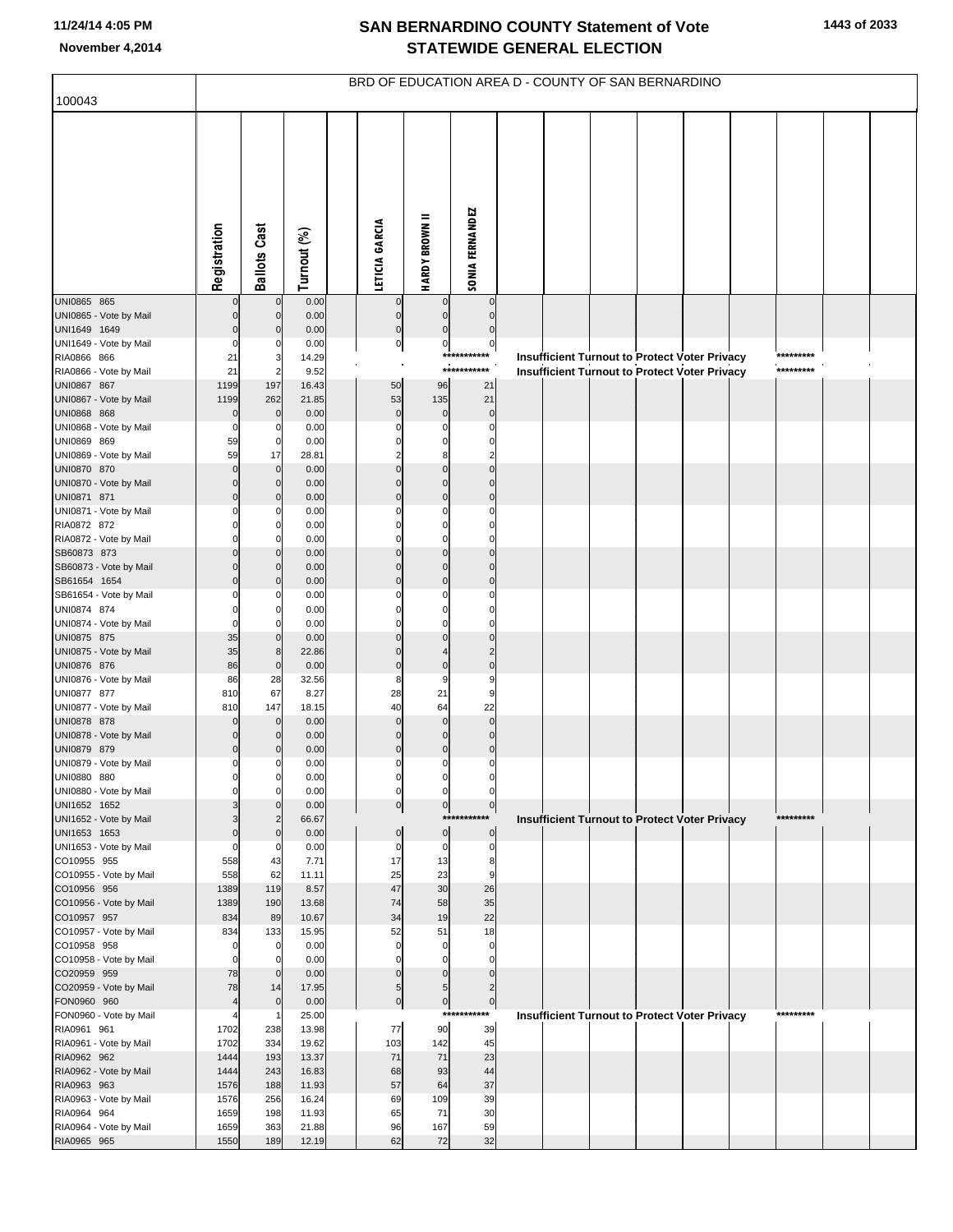|                                        |                            |                     |                | BRD OF EDUCATION AREA D - COUNTY OF SAN BERNARDINO |                          |                            |  |  |                                                      |           |  |
|----------------------------------------|----------------------------|---------------------|----------------|----------------------------------------------------|--------------------------|----------------------------|--|--|------------------------------------------------------|-----------|--|
| 100043                                 |                            |                     |                |                                                    |                          |                            |  |  |                                                      |           |  |
|                                        | Registration               | <b>Ballots Cast</b> | Turnout (%)    | LETICIA GARCIA                                     | =<br><b>HARDY BROWN</b>  | <b>SONIA FERNANDEZ</b>     |  |  |                                                      |           |  |
| RIA0965 - Vote by Mail                 | 1550                       | 260                 | 16.77          | 74                                                 | 119                      | 29                         |  |  |                                                      |           |  |
| RIA0966 966<br>RIA0966 - Vote by Mail  | 650<br>650                 | 88<br>138           | 13.54<br>21.23 | 19<br>30                                           | 43<br>80                 | 14<br>10                   |  |  |                                                      |           |  |
| RIA0967 967                            | 1675                       | 221                 | 13.19          | 61                                                 | 89                       | 46                         |  |  |                                                      |           |  |
| RIA0967 - Vote by Mail                 | 1675                       | 331                 | 19.76          | 80                                                 | 191                      | 40                         |  |  |                                                      |           |  |
| RIA0968 968                            | 1545                       | 154                 | 9.97           | 56                                                 | 46                       | 20                         |  |  |                                                      |           |  |
| RIA0968 - Vote by Mail<br>RIA0969 969  | 1545                       | 223                 | 14.43          | 73                                                 | 92                       | 37                         |  |  |                                                      |           |  |
| RIA0969 - Vote by Mail                 | 1432<br>1432               | 157<br>215          | 10.96<br>15.01 | 60<br>71                                           | 55<br>80                 | 23<br>39                   |  |  |                                                      |           |  |
| RIA0970 970                            | 1507                       | 187                 | 12.41          | 56                                                 | 85                       | 20                         |  |  |                                                      |           |  |
| RIA0970 - Vote by Mail                 | 1507                       | 330                 | 21.90          | 93                                                 | 174                      | 33                         |  |  |                                                      |           |  |
| RIA0971 971                            | 1480                       | 186                 | 12.57          | 81                                                 | 53                       | 34                         |  |  |                                                      |           |  |
| RIA0971 - Vote by Mail<br>RIA0972 972  | 1480<br>1527               | 182<br>167          | 12.30<br>10.94 | 60<br>48                                           | 69<br>56                 | 40<br>42                   |  |  |                                                      |           |  |
| RIA0972 - Vote by Mail                 | 1527                       | 249                 | 16.31          | 79                                                 | 122                      | 35                         |  |  |                                                      |           |  |
| RIA0973 973                            | 1403                       | 124                 | 8.84           | 46                                                 | 34                       | 28                         |  |  |                                                      |           |  |
| RIA0973 - Vote by Mail                 | 1403                       | 228                 | 16.25          | 92                                                 | 66                       | 44                         |  |  |                                                      |           |  |
| RIA0974 974<br>RIA0974 - Vote by Mail  | 1610<br>1610               | 157<br>207          | 9.75<br>12.86  | 61<br>78                                           | 51<br>88                 | 28<br>24                   |  |  |                                                      |           |  |
| RIA0975 975                            | 1410                       | 183                 | 12.98          | 56                                                 | 69                       | 34                         |  |  |                                                      |           |  |
| RIA0975 - Vote by Mail                 | 1410                       | 211                 | 14.96          | 76                                                 | 81                       | 41                         |  |  |                                                      |           |  |
| RIA0976 976                            | 1477                       | 161                 | 10.90          | 62                                                 | 51                       | 25                         |  |  |                                                      |           |  |
| RIA0976 - Vote by Mail<br>RIA0977 977  | 1477<br>230                | 240<br>20           | 16.25<br>8.70  | 84<br>8                                            | 90<br>$\overline{4}$     | 43<br>$\overline{7}$       |  |  |                                                      |           |  |
| RIA0977 - Vote by Mail                 | 230                        | 25                  | 10.87          | 11                                                 | $\overline{7}$           | 5                          |  |  |                                                      |           |  |
| RIA0978 978                            | 2                          | $\mathbf 0$         | 0.00           | $\overline{0}$                                     | 0                        | $\pmb{0}$                  |  |  |                                                      |           |  |
| RIA0978 - Vote by Mail                 | $\overline{2}$             | 2                   | 100.00         |                                                    |                          | *****<br>$\mathbf 0$       |  |  | <b>Insufficient Turnout to Protect Voter Privacy</b> | ********* |  |
| RIA0979 979<br>RIA0979 - Vote by Mail  | 0<br>$\Omega$              | C                   | 0.00<br>0.00   | 0<br>$\pmb{0}$                                     | $\pmb{0}$<br>$\pmb{0}$   | $\mathbf 0$                |  |  |                                                      |           |  |
| RIA0980 980                            | $\Omega$                   |                     | 0.00           | 0                                                  | $\mathbf 0$              | $\mathbf 0$                |  |  |                                                      |           |  |
| RIA0980 - Vote by Mail                 | $\Omega$                   |                     | 0.00           | $\mathbf 0$                                        | $\mathbf 0$              | $\Omega$                   |  |  |                                                      |           |  |
| SB13008 3008<br>SB13008 - Vote by Mail | $\Omega$<br>$\mathbf 0$    | $\mathcal{C}$       | 0.00<br>0.00   | 0<br>$\mathbf 0$                                   | $\mathbf 0$<br>$\bf 0$   | $\mathbf 0$<br>$\pmb{0}$   |  |  |                                                      |           |  |
| SB30981 981                            | 1522                       | 115                 | 7.56           | 50                                                 | 24                       | 27                         |  |  |                                                      |           |  |
| SB30981 - Vote by Mail                 | 1522                       | 190                 | 12.48          | 91                                                 | 46                       | 34                         |  |  |                                                      |           |  |
| SB30982 982                            | 1012                       | 72                  | 7.11           | 29                                                 | 13                       | 16                         |  |  |                                                      |           |  |
| SB30982 - Vote by Mail<br>SB30983 983  | 1012<br>575                | 116<br>72           | 11.46<br>12.52 | 47<br>29                                           | 37<br>19                 | 16<br>15                   |  |  |                                                      |           |  |
| SB30983 - Vote by Mail                 | 575                        | 79                  | 13.74          | 27                                                 | 29                       | 13                         |  |  |                                                      |           |  |
| SB30984 984                            | 453                        | 39                  | 8.61           | 20                                                 | $\overline{7}$           | 6                          |  |  |                                                      |           |  |
| SB30984 - Vote by Mail                 | 453                        | 42                  | 9.27           | 21                                                 | 9                        | 8                          |  |  |                                                      |           |  |
| SB30985 985<br>SB30985 - Vote by Mail  | 489<br>489                 | 50<br>71            | 10.22<br>14.52 | 29<br>21                                           | $\overline{7}$<br>29     | 8<br>13                    |  |  |                                                      |           |  |
| SB33009 3009                           | 127                        | 17                  | 13.39          | 6                                                  | 6                        | $\overline{4}$             |  |  |                                                      |           |  |
| SB33009 - Vote by Mail                 | 127                        | 23                  | 18.11          | $\overline{2}$                                     | 12                       | $\overline{7}$             |  |  |                                                      |           |  |
| SB60986 986<br>SB60986 - Vote by Mail  | $\mathbf 0$<br>$\mathbf 0$ | 0<br>$\mathbf 0$    | 0.00           | $\mathbf 0$<br>$\mathbf 0$                         | $\pmb{0}$<br>$\mathbf 0$ | $\mathbf 0$<br>$\mathbf 0$ |  |  |                                                      |           |  |
| SB60987 987                            | 1496                       | 163                 | 0.00<br>10.90  | 57                                                 | 67                       | 26                         |  |  |                                                      |           |  |
| SB60987 - Vote by Mail                 | 1496                       | 222                 | 14.84          | 74                                                 | 100                      | 30                         |  |  |                                                      |           |  |
| SB60988 988                            | 1391                       | 120                 | 8.63           | 45                                                 | 36                       | 23                         |  |  |                                                      |           |  |
| SB60988 - Vote by Mail                 | 1391                       | 208                 | 14.95          | 70                                                 | 87                       | 33                         |  |  |                                                      |           |  |
| SB60989 989<br>SB60989 - Vote by Mail  | 0<br>$\Omega$              | C<br>$\Omega$       | 0.00<br>0.00   | 0<br>$\mathbf 0$                                   | $\Omega$<br>$\mathbf 0$  | $\mathbf 0$<br>$\mathbf 0$ |  |  |                                                      |           |  |
| UNI0990 990                            | $\Omega$                   | C                   | 0.00           | $\Omega$                                           | $\Omega$                 | $\mathbf 0$                |  |  |                                                      |           |  |
| UNI0990 - Vote by Mail                 | $\mathbf 0$                | $\Omega$            | 0.00           | $\mathbf 0$                                        | $\mathbf 0$              | $\Omega$                   |  |  |                                                      |           |  |
| UNI0991 991                            | $\Omega$                   | $\Omega$            | 0.00           | $\mathbf 0$                                        | $\mathbf 0$              | $\mathbf 0$                |  |  |                                                      |           |  |
| UNI0991 - Vote by Mail<br>UNI0992 992  | $\mathbf 0$<br>431         | $\mathbf 0$<br>45   | 0.00<br>10.44  | $\pmb{0}$<br>12                                    | $\mathbf 0$<br>15        | $\mathbf 0$<br>14          |  |  |                                                      |           |  |
| UNI0992 - Vote by Mail                 | 431                        | 57                  | 13.23          | 19                                                 | 28                       | 8                          |  |  |                                                      |           |  |
| UNI0993 993                            | 142                        | 6                   | 4.23           | 3                                                  | 3                        | $\mathbf 0$                |  |  |                                                      |           |  |
| UNI0993 - Vote by Mail                 | 142                        | 31                  | 21.83          | 7                                                  | 6                        | $\overline{4}$             |  |  |                                                      |           |  |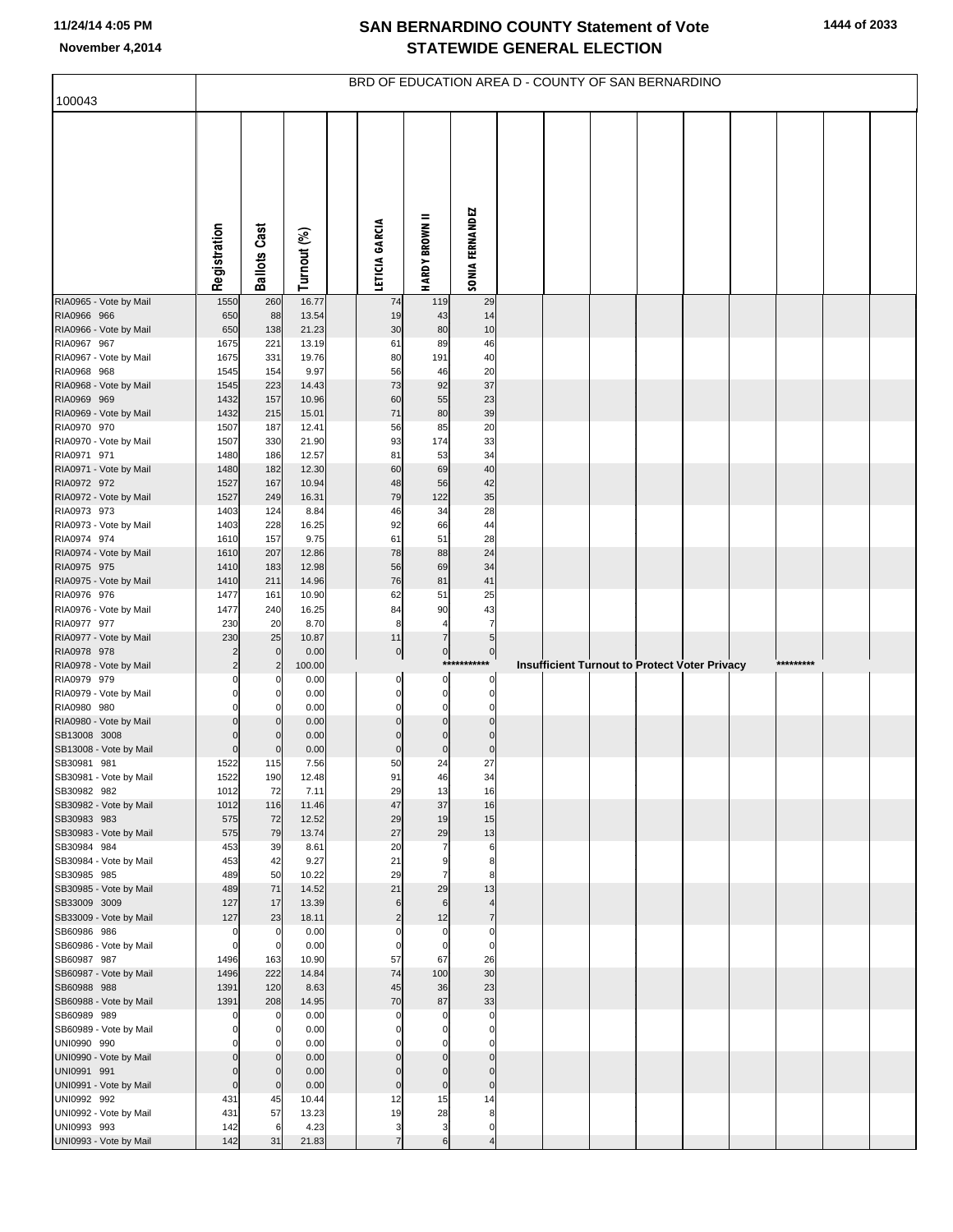|                                        |              |                      |                |                             | BRD OF EDUCATION AREA D - COUNTY OF SAN BERNARDINO |                               |  |  |                                                      |           |  |
|----------------------------------------|--------------|----------------------|----------------|-----------------------------|----------------------------------------------------|-------------------------------|--|--|------------------------------------------------------|-----------|--|
| 100043                                 |              |                      |                |                             |                                                    |                               |  |  |                                                      |           |  |
|                                        | Registration | <b>Ballots Cast</b>  | Turnout (%)    | LETICIA GARCIA              | <b>HARDY BROWN II</b>                              | SONIA FERNANDEZ               |  |  |                                                      |           |  |
| UNI0994 994                            | 158          | 3                    | 1.90           |                             |                                                    | ***********                   |  |  | Insufficient Turnout to Protect Voter Privacy        | ********* |  |
| UNI0994 - Vote by Mail<br>UNI0995 995  | 158<br>11    | 52                   | 32.91<br>9.09  | $13$                        | 22                                                 | $\overline{7}$<br>*********** |  |  | <b>Insufficient Turnout to Protect Voter Privacy</b> | ********* |  |
| UNI0995 - Vote by Mail                 | 11           |                      | 36.36          |                             |                                                    | ***********                   |  |  | Insufficient Turnout to Protect Voter Privacy        | ********* |  |
| UNI0996 996                            |              | $\overline{2}$       | 66.67          |                             |                                                    | ***********                   |  |  | <b>Insufficient Turnout to Protect Voter Privacy</b> | ********* |  |
| UNI0996 - Vote by Mail                 |              | $\overline{2}$       | 66.67          |                             |                                                    | ***********                   |  |  | <b>Insufficient Turnout to Protect Voter Privacy</b> | ********* |  |
| UNI0997 997                            |              | $\mathbf 0$          | 0.00           | $\mathbf 0$                 | $\mathbf 0$                                        | 0                             |  |  |                                                      |           |  |
| UNI0997 - Vote by Mail                 |              | $\mathsf{C}$         | 0.00           | $\pmb{0}$                   | $\mathbf 0$                                        | $\Omega$                      |  |  |                                                      |           |  |
| CO20998 998<br>CO20998 - Vote by Mail  |              | $\mathcal{C}$<br>C   | 0.00<br>0.00   | $\pmb{0}$<br>$\overline{0}$ | $\pmb{0}$<br>$\overline{0}$                        | $\mathbf 0$<br>$\mathbf 0$    |  |  |                                                      |           |  |
| CO30999 999                            |              |                      | 33.33          |                             | $***$                                              | ******                        |  |  | <b>Insufficient Turnout to Protect Voter Privacy</b> | ********* |  |
| CO30999 - Vote by Mail                 |              | C                    | 0.00           | 0                           | 0                                                  | 0                             |  |  |                                                      |           |  |
| CO31000 1000                           |              | $\mathcal{C}$        | 0.00           | $\mathbf 0$                 | $\mathbf 0$                                        | $\Omega$                      |  |  |                                                      |           |  |
| CO31000 - Vote by Mail                 |              | $\mathsf{C}$         | 0.00           |                             | $\mathbf 0$                                        |                               |  |  |                                                      |           |  |
| CO61001 1001                           |              | $\mathsf{C}$         | 0.00           | $\mathbf 0$                 | $\mathbf 0$                                        | $\mathbf 0$                   |  |  |                                                      |           |  |
| CO61001 - Vote by Mail<br>SB11002 1002 | 1288         | C<br>74              | 0.00<br>5.75   | $\Omega$<br>22              | $\mathbf 0$<br>23                                  | 0<br>18                       |  |  |                                                      |           |  |
| SB11002 - Vote by Mail                 | 1288         | 219                  | 17.00          | 82                          | 74                                                 | 40                            |  |  |                                                      |           |  |
| SB11003 1003                           | 1200         | 130                  | 10.83          | 66                          | 21                                                 | 25                            |  |  |                                                      |           |  |
| SB11003 - Vote by Mail                 | 1200         | 132                  | 11.00          | 52                          | 27                                                 | 33                            |  |  |                                                      |           |  |
| SB11004 1004                           | 1290         | 117                  | 9.07           | 49                          | 33                                                 | 17                            |  |  |                                                      |           |  |
| SB11004 - Vote by Mail<br>SB11005 1005 | 1290<br>1213 | 147<br>94            | 11.40<br>7.75  | 60<br>36                    | 51<br>23                                           | 26<br>22                      |  |  |                                                      |           |  |
| SB11005 - Vote by Mail                 | 1213         | 160                  | 13.19          | 60                          | 56                                                 | 29                            |  |  |                                                      |           |  |
| SB11006 1006                           | 1174         | 86                   | 7.33           | 35                          | 22                                                 | 17                            |  |  |                                                      |           |  |
| SB11006 - Vote by Mail                 | 1174         | 154                  | 13.12          | 61                          | 51                                                 | 22                            |  |  |                                                      |           |  |
| SB13007 3007                           |              | $\mathsf{C}$         | 0.00           | $\mathbf 0$                 | $\mathbf 0$                                        |                               |  |  |                                                      |           |  |
| SB13007 - Vote by Mail                 |              | C                    | 0.00           | $\Omega$                    | 0                                                  |                               |  |  |                                                      |           |  |
| SB21007 1007<br>SB21007 - Vote by Mail | 354<br>354   | 19<br>50             | 5.37<br>14.12  | 10<br>16                    | $\overline{2}$<br>24                               | 5<br>6                        |  |  |                                                      |           |  |
| SB31008 1008                           | 1138         | 114                  | 10.02          | 56                          | 21                                                 | 25                            |  |  |                                                      |           |  |
| SB31008 - Vote by Mail                 | 1138         | 115                  | 10.11          | 59                          | 29                                                 | 18                            |  |  |                                                      |           |  |
| SB31009 1009                           |              | C                    | 0.00           | $\pmb{0}$                   | $\bf 0$                                            | $\bf{0}$                      |  |  |                                                      |           |  |
| SB31009 - Vote by Mail                 | 7            |                      | 57.14          |                             |                                                    | ***********                   |  |  | <b>Insufficient Turnout to Protect Voter Privacy</b> | ********* |  |
| SB31010 1010<br>SB31010 - Vote by Mail | 791<br>791   | 103<br>141           | 13.02<br>17.83 | 45<br>58                    | 17<br>41                                           | 21<br>24                      |  |  |                                                      |           |  |
| SB31011 1011                           | $\Omega$     | $\mathbf 0$          | 0.00           | $\mathbf 0$                 | $\mathbf 0$                                        | $\Omega$                      |  |  |                                                      |           |  |
| SB31011 - Vote by Mail                 |              | $\mathbf 0$          | 0.00           | $\mathbf 0$                 | $\mathbf 0$                                        | $\mathbf 0$                   |  |  |                                                      |           |  |
| SB31012 1012                           | $\Omega$     | $\mathbf 0$          | 0.00           | $\pmb{0}$                   | $\mathbf 0$                                        | $\mathbf 0$                   |  |  |                                                      |           |  |
| SB31012 - Vote by Mail                 | $\Omega$     | C                    | 0.00           | $\overline{0}$              | $\overline{0}$<br>$***$                            | $\pmb{0}$<br>*****            |  |  |                                                      | ********* |  |
| SB31013 1013<br>SB31013 - Vote by Mail | 100<br>100   | $\overline{4}$<br>11 | 4.00<br>11.00  | 6                           | $\overline{\mathbf{4}}$                            | 1                             |  |  | <b>Insufficient Turnout to Protect Voter Privacy</b> |           |  |
| SB31014 1014                           | 162          | $\overline{7}$       | 4.32           | $\overline{2}$              | 3                                                  | $\mathbf{1}$                  |  |  |                                                      |           |  |
| SB31014 - Vote by Mail                 | 162          | 19                   | 11.73          | 3                           | 12                                                 | $\mathbf{1}$                  |  |  |                                                      |           |  |
| SB61015 1015                           | 1438         | 110                  | 7.65           | 28                          | 54                                                 | 17                            |  |  |                                                      |           |  |
| SB61015 - Vote by Mail                 | 1438         | 181                  | 12.59          | 43                          | 107                                                | 20                            |  |  |                                                      |           |  |
| SB61016 1016<br>SB61016 - Vote by Mail | 1549<br>1549 | 141<br>212           | 9.10<br>13.69  | 31<br>51                    | 82<br>127                                          | 15<br>13                      |  |  |                                                      |           |  |
| SB61017 1017                           | 1514         | 142                  | 9.38           | 62                          | 49                                                 | 21                            |  |  |                                                      |           |  |
| SB61017 - Vote by Mail                 | 1514         | 162                  | 10.70          | 48                          | 83                                                 | 23                            |  |  |                                                      |           |  |
| SB61018 1018                           | 6            | $\mathbf 0$          | 0.00           | $\pmb{0}$                   | $\overline{0}$                                     | $\mathbf{0}$                  |  |  |                                                      |           |  |
| SB61018 - Vote by Mail                 | 6            | -1                   | 16.67          |                             |                                                    | ***********                   |  |  | <b>Insufficient Turnout to Protect Voter Privacy</b> | ********* |  |
| SB61019 1019                           | 661          | 51                   | 7.72           | 18                          | 19                                                 | 9                             |  |  |                                                      |           |  |
| SB61019 - Vote by Mail<br>SB61020 1020 | 661<br>386   | 94<br>29             | 14.22<br>7.51  | 28<br>13                    | 45<br>$6\phantom{1}$                               | 13<br>10                      |  |  |                                                      |           |  |
| SB61020 - Vote by Mail                 | 386          | 41                   | 10.62          | 10                          | 19                                                 | 11                            |  |  |                                                      |           |  |
| SB61021 1021                           | 71           | $\overline{7}$       | 9.86           | $\mathbf 1$                 | 3                                                  | $\mathbf{1}$                  |  |  |                                                      |           |  |
| SB61021 - Vote by Mail                 | 71           | 23                   | 32.39          |                             | 10                                                 |                               |  |  |                                                      |           |  |
| SB61619 1619                           | 0            | $\mathbf 0$          | 0.00           | $\Omega$                    | 0                                                  | 0                             |  |  |                                                      |           |  |
| SB61619 - Vote by Mail<br>UNI1022 1022 | 0<br>314     | 0<br>19              | 0.00<br>6.05   | 0                           | 0                                                  | 0                             |  |  |                                                      |           |  |
|                                        |              |                      |                |                             |                                                    |                               |  |  |                                                      |           |  |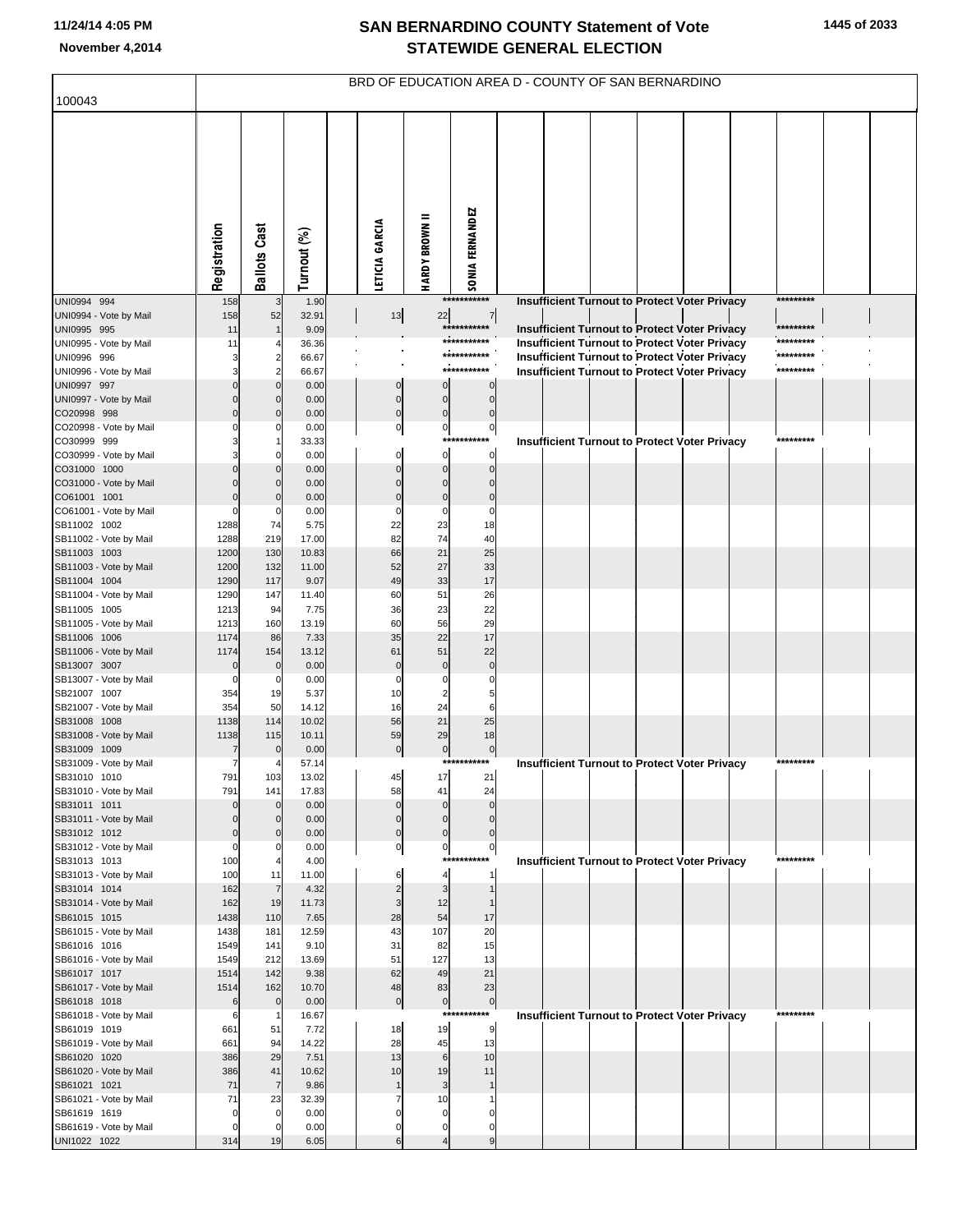|                                        |                            |                              |                |                          |                               |                                        | BRD OF EDUCATION AREA D - COUNTY OF SAN BERNARDINO                |
|----------------------------------------|----------------------------|------------------------------|----------------|--------------------------|-------------------------------|----------------------------------------|-------------------------------------------------------------------|
| 100043                                 |                            |                              |                |                          |                               |                                        |                                                                   |
|                                        | Registration               | <b>Ballots Cast</b>          | Turnout (%)    | LETICIA GARCIA           | <b>HARDY BROWN II</b>         | <b>SONIA FERNANDEZ</b>                 |                                                                   |
| UNI1022 - Vote by Mail                 | 314                        | 36                           | 11.46          | 21                       | 6                             | $\overline{7}$                         |                                                                   |
| UNI1023 1023<br>UNI1023 - Vote by Mail | 1337<br>1337               | 88<br>110                    | 6.58<br>8.23   | 34<br>50                 | 26<br>30                      | 13<br>20                               |                                                                   |
| UNI1024 1024                           | 1166                       | 120                          | 10.29          | 52                       | 27                            | 32                                     |                                                                   |
| UNI1024 - Vote by Mail                 | 1166                       | 72                           | 6.17           | 22                       | 29                            | 13                                     |                                                                   |
| UNI1025 1025<br>UNI1025 - Vote by Mail | 611<br>611                 | 43<br>60                     | 7.04<br>9.82   | 18<br>26                 | 5<br>17                       | 15<br>13                               |                                                                   |
| UNI1026 1026                           | 0                          | $\mathbf 0$                  | 0.00           | $\mathbf 0$              | $\mathbf 0$                   | $\pmb{0}$                              |                                                                   |
| UNI1026 - Vote by Mail                 | $\Omega$                   | $\mathbf 0$                  | 0.00           | $\mathbf 0$              | $\mathbf 0$                   | $\pmb{0}$                              |                                                                   |
| SB51085 1085                           | $\Omega$                   | $\Omega$                     | 0.00           | $\Omega$                 | 0                             | $\mathbf 0$                            |                                                                   |
| SB51085 - Vote by Mail                 | $\mathbf 0$                | $\mathbf 0$                  | 0.00           | $\mathbf 0$              | $\mathbf 0$                   | $\mathbf 0$                            |                                                                   |
| SB51087 1087<br>SB51087 - Vote by Mail | 1350<br>1350               | 215<br>300                   | 15.93<br>22.22 | 81<br>82                 | 81<br>133                     | 26<br>40                               |                                                                   |
| SB51088 1088                           | 1372                       | 217                          | 15.82          | 63                       | 83                            | 30                                     |                                                                   |
| SB51088 - Vote by Mail                 | 1372                       | 302                          | 22.01          | 95                       | 145                           | 28                                     |                                                                   |
| SB51089 1089                           | 1342                       | 211                          | 15.72          | 58                       | 75                            | 27                                     |                                                                   |
| SB51089 - Vote by Mail<br>SB51090 1090 | 1342<br>1358               | 216<br>137                   | 16.10<br>10.09 | 62<br>37                 | 94<br>54                      | 28<br>27                               |                                                                   |
| SB51090 - Vote by Mail                 | 1358                       | 201                          | 14.80          | 65                       | 79                            | 30                                     |                                                                   |
| HIG1154 1154                           | $\Omega$                   | $\mathbf 0$                  | 0.00           | $\bf{0}$                 | $\bf 0$                       | $\mathbf 0$                            |                                                                   |
| HIG1154 - Vote by Mail                 | $\Omega$                   | $\mathbf 0$                  | 0.00           | $\pmb{0}$                | $\mathbf 0$                   | $\pmb{0}$                              |                                                                   |
| HIG1155 1155<br>HIG1155 - Vote by Mail | 6<br>6                     | 0<br>0                       | 0.00<br>0.00   | $\mathbf 0$<br>$\pmb{0}$ | $\mathbf 0$<br>$\mathbf 0$    | $\mathbf 0$<br>$\mathbf 0$             |                                                                   |
| HIG1156 1156                           | 9                          | O                            | 0.00           | $\pmb{0}$                | $\overline{0}$                | $\pmb{0}$                              |                                                                   |
| HIG1156 - Vote by Mail                 | 9                          |                              | 11.11          |                          |                               | ***********                            | *********<br><b>Insufficient Turnout to Protect Voter Privacy</b> |
| RED1157 1157                           | $\Omega$                   | $\Omega$                     | 0.00           | $\mathbf 0$              | $\overline{0}$                | $\pmb{0}$                              |                                                                   |
| RED1157 - Vote by Mail<br>RED1158 1158 | $\Omega$<br>ŋ              | $\Omega$<br>0                | 0.00<br>0.00   | $\pmb{0}$<br>0           | $\pmb{0}$<br>0                | $\mathbf 0$<br>C                       |                                                                   |
| RED1158 - Vote by Mail                 | $\Omega$                   | 0                            | 0.00           | $\mathbf 0$              | $\mathbf 0$                   | $\Omega$                               |                                                                   |
| RED1159 1159                           | $\Omega$                   | n                            | 0.00           | $\Omega$                 | $\mathbf 0$                   | $\mathfrak{o}$                         |                                                                   |
| RED1159 - Vote by Mail                 | $\Omega$                   | n                            | 0.00           | $\mathbf 0$              | $\mathbf 0$                   | C                                      |                                                                   |
| SB11160 1160<br>SB11160 - Vote by Mail | 9<br>9                     | 5                            | 0.00<br>55.56  | $\Omega$<br>$\pmb{0}$    | $\mathbf 0$<br>$\overline{5}$ | $\Omega$<br>$\pmb{0}$                  |                                                                   |
| SB11161 1161                           | 224                        | 2                            | 0.89           |                          |                               | ***********                            | *********<br><b>Insufficient Turnout to Protect Voter Privacy</b> |
| SB11161 - Vote by Mail                 | 224                        | 17                           | 7.59           |                          |                               |                                        |                                                                   |
| SB11162 1162                           |                            | $\mathbf 0$                  | 0.00           | $\Omega$                 | $\mathbf 0$                   | C                                      |                                                                   |
| SB11162 - Vote by Mail<br>SB11163 1163 | $\Omega$                   | $\Omega$<br>$\Omega$         | 0.00<br>0.00   | $\Omega$<br>$\Omega$     | $\mathbf 0$<br>$\mathbf 0$    | $\mathsf{C}$                           |                                                                   |
| SB11163 - Vote by Mail                 | $\mathbf 0$                | $\mathbf 0$                  | 0.00           | $\mathbf 0$              | $\pmb{0}$                     | $\mathbf 0$                            |                                                                   |
| SB11635 1635                           | 10                         | 0                            | 0.00           | $\mathbf 0$              | $\overline{0}$                | $\pmb{0}$                              |                                                                   |
| SB11635 - Vote by Mail<br>SB11636 1636 | 10<br>$\overline{2}$       | $\overline{2}$<br>$\Omega$   | 20.00<br>0.00  |                          | $\overline{0}$                | ***********<br>$\overline{0}$          | *********<br><b>Insufficient Turnout to Protect Voter Privacy</b> |
| SB11636 - Vote by Mail                 | $\overline{c}$             |                              | 50.00          | $\overline{0}$           |                               | ***********                            | *********<br><b>Insufficient Turnout to Protect Voter Privacy</b> |
| SB21164 1164                           | 302                        | 18                           | 5.96           | $\overline{4}$           | 11                            | $\overline{2}$                         |                                                                   |
| SB21164 - Vote by Mail                 | 302                        | 89                           | 29.47          | 27                       | 37                            | 9                                      |                                                                   |
| SB21165 1165<br>SB21165 - Vote by Mail | 597<br>597                 | 55<br>95                     | 9.21<br>15.91  | 27<br>34                 | 15<br>36                      | 11<br>9                                |                                                                   |
| SB21166 1166                           | 843                        | 68                           | 8.07           | 23                       | 24                            | 14                                     |                                                                   |
| SB21166 - Vote by Mail                 | 843                        | 152                          | 18.03          | 37                       | 70                            | 26                                     |                                                                   |
| SB21167 1167                           | 112                        | 8                            | 7.14           | $\overline{4}$           | $\overline{\mathbf{c}}$       | $\overline{2}$                         |                                                                   |
| SB21167 - Vote by Mail<br>SB21168 1168 | 112<br>78                  | 9<br>2                       | 8.04<br>2.56   | 5                        | $\overline{2}$                | $\overline{\mathbf{c}}$<br>*********** | *********                                                         |
| SB21168 - Vote by Mail                 | 78                         | 6                            | 7.69           | 1                        | 4                             | -1                                     | <b>Insufficient Turnout to Protect Voter Privacy</b>              |
| SB21169 1169                           | 71                         | 5                            | 7.04           |                          | $\Omega$                      | $\overline{2}$                         |                                                                   |
| SB21169 - Vote by Mail                 | 71                         | 19                           | 26.76          | 5                        | $\overline{7}$                |                                        |                                                                   |
| SB21657 1657<br>SB21657 - Vote by Mail | $\mathbf 0$<br>$\mathbf 0$ | $\mathbf{0}$<br>$\mathbf{0}$ | 0.00<br>0.00   | $\Omega$<br>$\mathbf 0$  | $\Omega$<br>$\mathbf 0$       | $\Omega$<br>$\mathbf 0$                |                                                                   |
| SB41170 1170                           | 1382                       | 204                          | 14.76          | 50                       | 75                            | 30                                     |                                                                   |
| SB41170 - Vote by Mail                 | 1382                       | 319                          | 23.08          | 78                       | 165                           | 38                                     |                                                                   |
| SB41171 1171                           | 6                          | $\mathbf 0$                  | 0.00           | $\overline{0}$           | $\pmb{0}$                     | $\bf 0$                                | *********                                                         |
| SB41171 - Vote by Mail                 | 6                          | 3                            | 50.00          |                          |                               | ***********                            | <b>Insufficient Turnout to Protect Voter Privacy</b>              |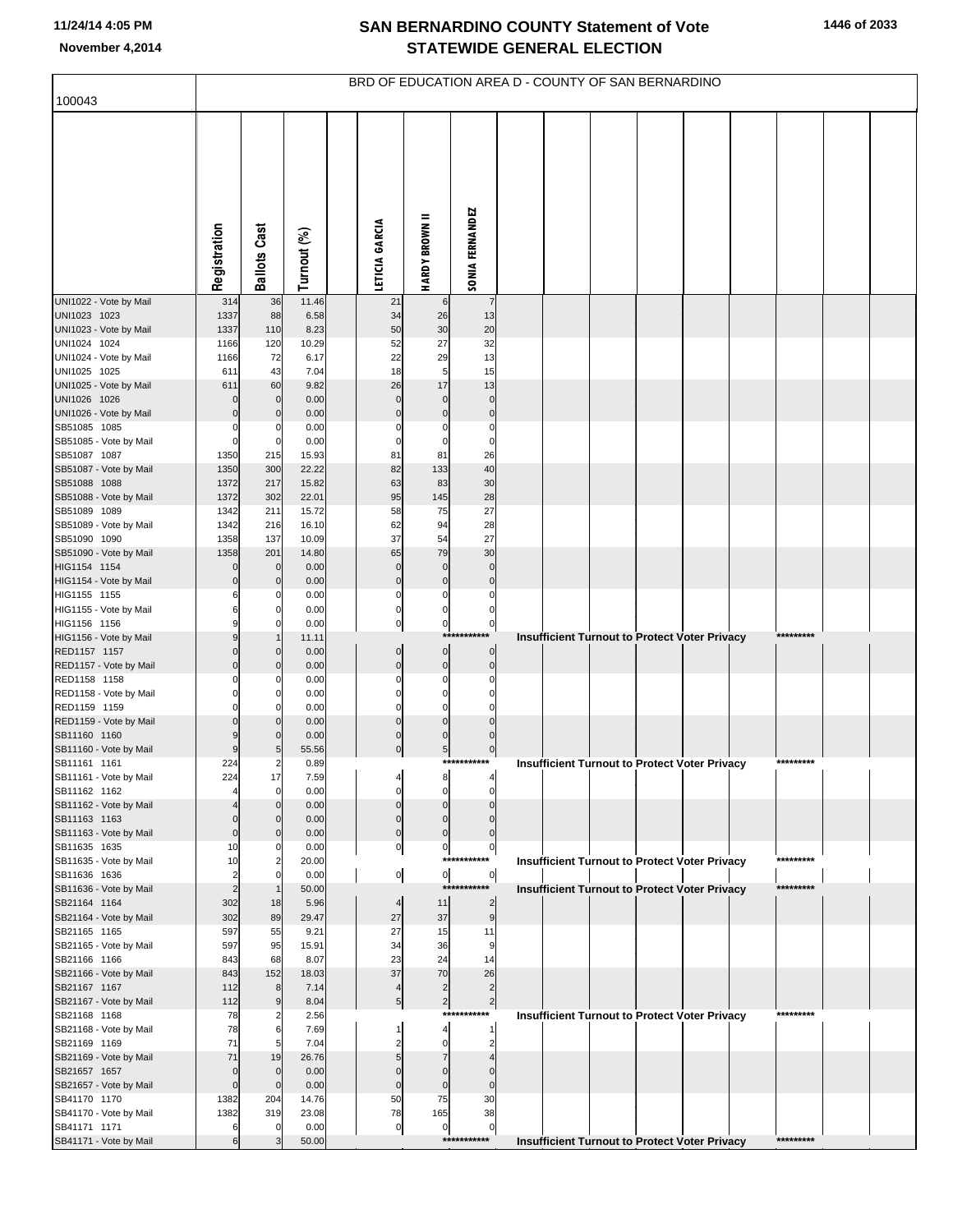|                                        |                                  |                            |                |                                      |                             | BRD OF EDUCATION AREA D - COUNTY OF SAN BERNARDINO |  |  |                                                      |                        |  |
|----------------------------------------|----------------------------------|----------------------------|----------------|--------------------------------------|-----------------------------|----------------------------------------------------|--|--|------------------------------------------------------|------------------------|--|
| 100043                                 |                                  |                            |                |                                      |                             |                                                    |  |  |                                                      |                        |  |
|                                        | Registration                     | <b>Ballots Cast</b>        | Turnout (%)    | LETICIA GARCIA                       | <b>HARDY BROWN II</b>       | SONIA FERNANDEZ                                    |  |  |                                                      |                        |  |
| SB41172 1172                           | 10                               | $\overline{1}$             | 10.00          |                                      |                             | ***********<br>***********                         |  |  | <b>Insufficient Turnout to Protect Voter Privacy</b> | *********<br>********* |  |
| SB41172 - Vote by Mail<br>SB41173 1173 | 10<br>1017                       | 3<br>152                   | 30.00<br>14.95 | 41                                   | 63                          | 13                                                 |  |  | Insufficient Turnout to Protect Voter Privacy        |                        |  |
| SB41173 - Vote by Mail                 | 1017                             | 301                        | 29.60          | 67                                   | 158                         | 32                                                 |  |  |                                                      |                        |  |
| SB41174 1174                           | 1130                             | 170                        | 15.04          | 44                                   | 79                          | 29                                                 |  |  |                                                      |                        |  |
| SB41174 - Vote by Mail                 | 1130                             | 282                        | 24.96          | 70                                   | 141                         | 36                                                 |  |  |                                                      |                        |  |
| SB41175 1175                           | $\Omega$                         |                            | 0.00           |                                      |                             | *******                                            |  |  | <b>Insufficient Turnout to Protect Voter Privacy</b> | *********              |  |
| SB41175 - Vote by Mail<br>SB41176 1176 | $\Omega$<br>5                    | $\mathbf 0$<br>$\mathbf 0$ | 0.00<br>0.00   | $\begin{matrix} 0 \\ 0 \end{matrix}$ | $\pmb{0}$<br>$\overline{0}$ | $\overline{0}$<br>$\overline{0}$                   |  |  |                                                      |                        |  |
| SB41176 - Vote by Mail                 | 5                                | $\overline{2}$             | 40.00          |                                      | ***                         | ******                                             |  |  | Insufficient Turnout to Protect Voter Privacy        | *********              |  |
| SB41177 1177                           | 269                              | 6                          | 2.23           | $\mathbf{1}$                         | $\mathbf{3}$                | $\overline{\mathbf{c}}$                            |  |  |                                                      |                        |  |
| SB41177 - Vote by Mail                 | 269                              | 57                         | 21.19          | 18                                   | 23                          | 10                                                 |  |  |                                                      |                        |  |
| SB41178 1178                           |                                  | $\overline{0}$             | 0.00           | 0                                    | $\overline{0}$              | $\mathbf{0}$                                       |  |  |                                                      |                        |  |
| SB41178 - Vote by Mail                 |                                  | $\overline{1}$             | 100.00         |                                      | ***                         |                                                    |  |  | <b>Insufficient Turnout to Protect Voter Privacy</b> | *********              |  |
| SB41179 1179<br>SB41179 - Vote by Mail | 458<br>458                       | 46<br>96                   | 10.04<br>20.96 | 14<br>28                             | 20<br>50                    | $\,6$<br>8                                         |  |  |                                                      |                        |  |
| SB41180 1180                           | 1100                             | 104                        | 9.45           | 28                                   | 46                          | 11                                                 |  |  |                                                      |                        |  |
| SB41180 - Vote by Mail                 | 1100                             | 307                        | 27.91          | 74                                   | 131                         | 38                                                 |  |  |                                                      |                        |  |
| SB41181 1181                           | 62                               | $\overline{4}$             | 6.45           |                                      | **:                         | ******                                             |  |  | Insufficient Turnout to Protect Voter Privacy        | *********              |  |
| SB41181 - Vote by Mail                 | 62                               | 32                         | 51.61          | 16                                   | 13                          | $\overline{2}$                                     |  |  |                                                      |                        |  |
| SB41182 1182<br>SB41182 - Vote by Mail | 262<br>262                       | 25<br>58                   | 9.54<br>22.14  | $\bf8$<br>11                         | $\bf 8$<br>39               | $\,6$<br>6                                         |  |  |                                                      |                        |  |
| SB41183 1183                           | 641                              | 113                        | 17.63          | 25                                   | 55                          | 8                                                  |  |  |                                                      |                        |  |
| SB41183 - Vote by Mail                 | 641                              | 223                        | 34.79          | 54                                   | 121                         | 22                                                 |  |  |                                                      |                        |  |
| SB41184 1184                           | 78                               | 9                          | 11.54          | $\overline{c}$                       | $\overline{2}$              | $\overline{2}$                                     |  |  |                                                      |                        |  |
| SB41184 - Vote by Mail                 | 78                               | 37                         | 47.44          | 8                                    | 16                          | 6                                                  |  |  |                                                      |                        |  |
| SB41185 1185                           | 186                              | 35                         | 18.82<br>41.94 | 5<br>17                              | 20                          | $\overline{7}$<br>8                                |  |  |                                                      |                        |  |
| SB41185 - Vote by Mail<br>SB41186 1186 | 186<br>1196                      | 78<br>241                  | 20.15          | 62                                   | 43<br>101                   | 41                                                 |  |  |                                                      |                        |  |
| SB41186 - Vote by Mail                 | 1196                             | 317                        | 26.51          | 77                                   | 154                         | 42                                                 |  |  |                                                      |                        |  |
| SB41187 1187                           | 128                              | 8                          | 6.25           | 5                                    | $\mathbf 0$                 | $\Omega$                                           |  |  |                                                      |                        |  |
| SB41187 - Vote by Mail                 | 128                              | 64                         | 50.00          | 10                                   | 34                          |                                                    |  |  |                                                      |                        |  |
| SB41197 1197                           | 164<br>164                       | 12<br>20                   | 7.32<br>12.20  | 5<br>6                               | $\mathbf{3}$<br>8           | 2                                                  |  |  |                                                      |                        |  |
| SB41197 - Vote by Mail<br>SB41672 1672 | 131                              | 8                          | 6.11           | 3                                    | $\overline{a}$              |                                                    |  |  |                                                      |                        |  |
| SB41672 - Vote by Mail                 | 131                              | 18                         | 13.74          | 6                                    | $\overline{4}$              | 5                                                  |  |  |                                                      |                        |  |
| SB41674 1674                           | $\mathbf 0$                      | $\Omega$                   | 0.00           | $\Omega$                             | $\Omega$                    | $\Omega$                                           |  |  |                                                      |                        |  |
| SB41674 - Vote by Mail                 | $\mathbf 0$                      | $\Omega$                   | 0.00           | $\Omega$                             | $\mathbf 0$                 | $\Omega$                                           |  |  |                                                      |                        |  |
| SB41675 1675                           | $\overline{2}$<br>$\overline{2}$ | $\Omega$<br>C              | 0.00<br>0.00   | $\mathbf 0$<br>0                     | $\mathbf 0$<br>C            | $\mathbf 0$<br>0                                   |  |  |                                                      |                        |  |
| SB41675 - Vote by Mail<br>SB43019 3019 | $\mathbf 0$                      | 0                          | 0.00           | $\Omega$                             | 0                           | $\mathbf 0$                                        |  |  |                                                      |                        |  |
| SB43019 - Vote by Mail                 | $\mathbf 0$                      | $\Omega$                   | 0.00           | $\Omega$                             | $\Omega$                    | $\mathbf 0$                                        |  |  |                                                      |                        |  |
| SB71188 1188                           | 1402                             | 273                        | 19.47          | 73                                   | 125                         | 34                                                 |  |  |                                                      |                        |  |
| SB71188 - Vote by Mail                 | 1402                             | 404                        | 28.82          | 102                                  | 226                         | 33                                                 |  |  |                                                      |                        |  |
| SB71189 1189                           | 539<br>539                       | 46<br>190                  | 8.53<br>35.25  | $\bf8$<br>50                         | 19<br>89                    | $\,$ 8<br>31                                       |  |  |                                                      |                        |  |
| SB71189 - Vote by Mail<br>SB71190 1190 | 1392                             | 150                        | 10.78          | 42                                   | 60                          | 24                                                 |  |  |                                                      |                        |  |
| SB71190 - Vote by Mail                 | 1392                             | 295                        | 21.19          | 85                                   | 111                         | 58                                                 |  |  |                                                      |                        |  |
| SB71191 1191                           | 229                              | 18                         | 7.86           | $\overline{4}$                       | 8                           | 5                                                  |  |  |                                                      |                        |  |
| SB71191 - Vote by Mail                 | 229                              | 26                         | 11.35          | 10                                   | 9                           | 5                                                  |  |  |                                                      |                        |  |
| SB71192 1192                           | 587                              | 29                         | 4.94           | 10                                   | 11                          | 3                                                  |  |  |                                                      |                        |  |
| SB71192 - Vote by Mail<br>SB71193 1193 | 587<br>520                       | 62<br>19                   | 10.56<br>3.65  | 12<br>6                              | 24<br>6                     | 17<br>5                                            |  |  |                                                      |                        |  |
| SB71193 - Vote by Mail                 | 520                              | 51                         | 9.81           | 19                                   | 19                          | 6                                                  |  |  |                                                      |                        |  |
| SB71194 1194                           | 8                                | $\mathbf 0$                | 0.00           | 0                                    | $\overline{0}$              | $\circ$                                            |  |  |                                                      |                        |  |
| SB71194 - Vote by Mail                 | 8                                | $\overline{2}$             | 25.00          |                                      | ***                         |                                                    |  |  | Insufficient Turnout to Protect Voter Privacy        | *********              |  |
| SB71195 1195                           | 667                              | 25                         | 3.75           | 9                                    | $5\overline{a}$             | 7                                                  |  |  |                                                      |                        |  |
| SB71195 - Vote by Mail                 | 667                              | 96                         | 14.39          | 32                                   | 48                          | $\overline{7}$                                     |  |  |                                                      |                        |  |
| SB71196 1196<br>SB71196 - Vote by Mail | $\mathbf 0$<br>$\mathbf 0$       | $\mathbf 0$<br>0           | 0.00<br>0.00   | $\mathbf 0$<br>$\mathbf 0$           | $\mathbf 0$<br>$\mathbf 0$  | $\mathbf 0$<br>0                                   |  |  |                                                      |                        |  |
| SB71198 1198                           | 658                              | 47                         | 7.14           | 18                                   | 14                          | 10                                                 |  |  |                                                      |                        |  |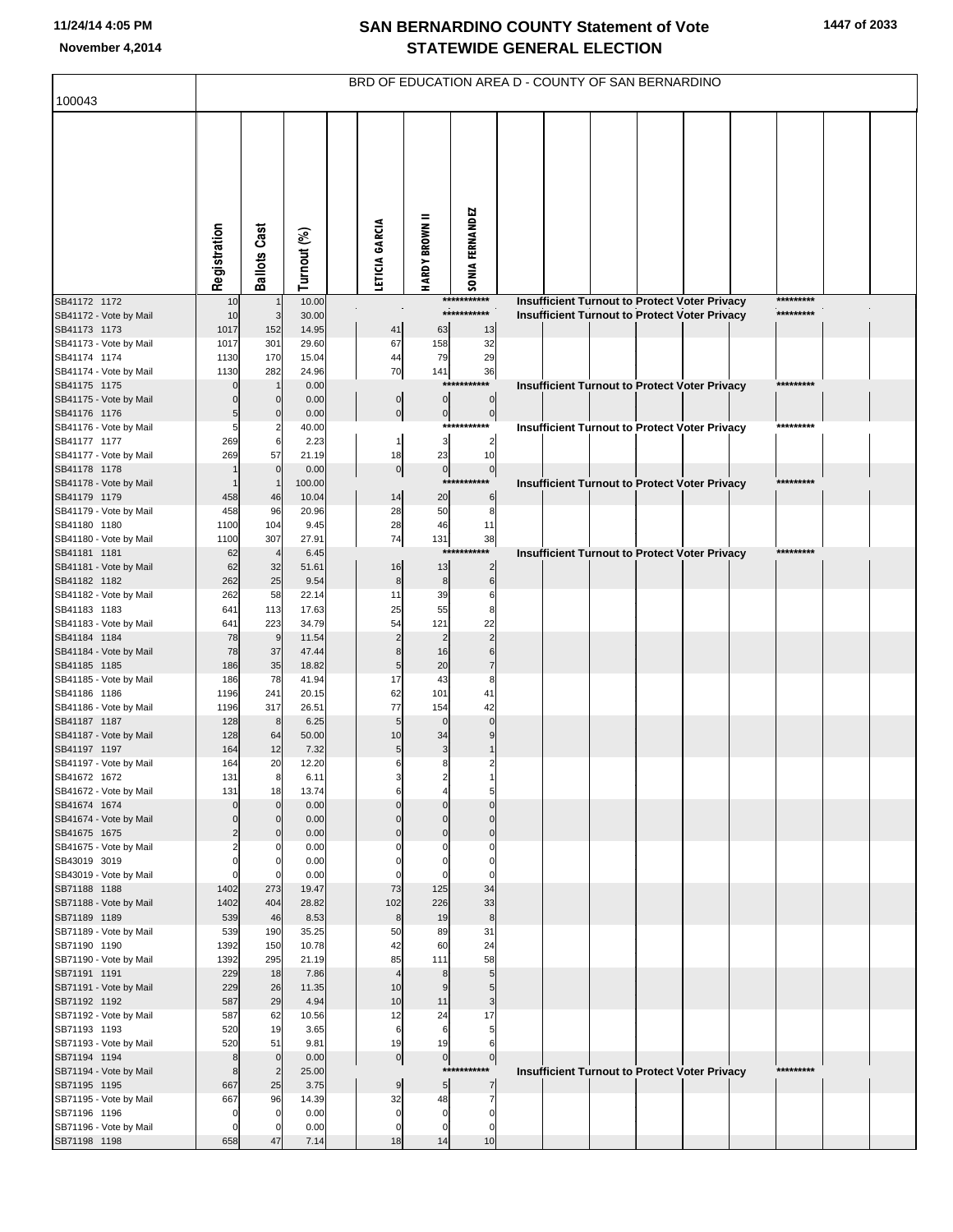| 100043                                 |                          |                               |                |                            |                            |                               | BRD OF EDUCATION AREA D - COUNTY OF SAN BERNARDINO   |  |  |           |  |
|----------------------------------------|--------------------------|-------------------------------|----------------|----------------------------|----------------------------|-------------------------------|------------------------------------------------------|--|--|-----------|--|
|                                        |                          |                               |                |                            |                            |                               |                                                      |  |  |           |  |
|                                        | Registration             | <b>Ballots Cast</b>           | Turnout (%)    | LETICIA GARCIA             | <b>HARDY BROWN II</b>      | <b>SONIA FERNANDEZ</b>        |                                                      |  |  |           |  |
| SB71198 - Vote by Mail                 | 658                      | 72                            | 10.94          | 20                         | 27                         | 12                            |                                                      |  |  |           |  |
| SB71670 1670<br>SB71670 - Vote by Mail | 236<br>236               | 14<br>44                      | 5.93<br>18.64  | $\mathbf{3}$<br>21         | 5<br>18                    | 3<br>3                        |                                                      |  |  |           |  |
| SB71671 1671                           | 21                       | 0                             | 0.00           | $\overline{0}$             | $\overline{0}$             | $\pmb{0}$                     |                                                      |  |  |           |  |
| SB71671 - Vote by Mail                 | 21                       | $\overline{\mathbf{c}}$       | 9.52           |                            | ***                        | ***                           | <b>Insufficient Turnout to Protect Voter Privacy</b> |  |  | ********* |  |
| UNI1199 1199<br>UNI1199 - Vote by Mail | $\Omega$<br>$\Omega$     | 0<br>$\mathbf 0$              | 0.00<br>0.00   | $\pmb{0}$<br>$\mathbf 0$   | $\pmb{0}$<br>$\pmb{0}$     | $\overline{0}$<br>$\pmb{0}$   |                                                      |  |  |           |  |
| UNI1200 1200                           | 1027                     | 78                            | 7.59           | 17                         | 30                         | 17                            |                                                      |  |  |           |  |
| UNI1200 - Vote by Mail<br>UNI1201 1201 | 1027<br>1244             | 215<br>80                     | 20.93<br>6.43  | 80<br>28                   | 87<br>26                   | 26<br>14                      |                                                      |  |  |           |  |
| UNI1201 - Vote by Mail                 | 1244                     | 324                           | 26.05          | 113                        | 142                        | 43                            |                                                      |  |  |           |  |
| UNI1202 1202                           | 1493                     | 196                           | 13.13          | 45                         | 81                         | 33                            |                                                      |  |  |           |  |
| UNI1202 - Vote by Mail<br>UNI1203 1203 | 1493<br>1144             | 302<br>69                     | 20.23<br>6.03  | 80<br>28                   | 140<br>23                  | 40<br>13                      |                                                      |  |  |           |  |
| UNI1203 - Vote by Mail                 | 1144                     | 147                           | 12.85          | 51                         | 55                         | 24                            |                                                      |  |  |           |  |
| UNI1204 1204                           | 833                      | 109                           | 13.09          | 40                         | 36                         | 26                            |                                                      |  |  |           |  |
| UNI1204 - Vote by Mail<br>UNI1637 1637 | 833<br>107               | 110<br>$\mathbf 0$            | 13.21<br>0.00  | 33<br>$\mathbf 0$          | 40<br>$\mathbf 0$          | 22<br>$\mathbf 0$             |                                                      |  |  |           |  |
| UNI1637 - Vote by Mail                 | 107                      | 10                            | 9.35           |                            | $\overline{\mathbf{A}}$    |                               |                                                      |  |  |           |  |
| UNI1638 1638<br>UNI1638 - Vote by Mail | 88<br>88                 | 8                             | 9.09<br>20.45  | $\frac{2}{2}$              | $\,6$                      | 0<br>$\mathbf{1}$             |                                                      |  |  |           |  |
| UNI1673 1673                           | 79                       | 18<br>3                       | 3.80           |                            | 9<br>****                  | ********                      | <b>Insufficient Turnout to Protect Voter Privacy</b> |  |  | ********* |  |
| UNI1673 - Vote by Mail                 | 79                       | 12                            | 15.19          | 4                          | $\overline{\mathbf{c}}$    | $\,6$                         |                                                      |  |  |           |  |
| UNI1678 1678<br>UNI1678 - Vote by Mail | 575<br>575               | 86<br>150                     | 14.96<br>26.09 | 13<br>41                   | 51<br>72                   | 10<br>15                      |                                                      |  |  |           |  |
| SB11215 1215                           | 42                       | $\mathbf 0$                   | 0.00           | $\pmb{0}$                  | $\mathbf 0$                | $\mathbf 0$                   |                                                      |  |  |           |  |
| SB11215 - Vote by Mail<br>SB11216 1216 | 42                       | 9                             | 21.43          | 3                          | $\mathbf{1}$               |                               |                                                      |  |  |           |  |
| SB11216 - Vote by Mail                 | 200<br>200               | 11<br>14                      | 5.50<br>7.00   |                            | 5                          |                               |                                                      |  |  |           |  |
| SB11217 1217                           | $\Omega$                 | 0                             | 0.00           | $\pmb{0}$                  | $\mathbf 0$                |                               |                                                      |  |  |           |  |
| SB11217 - Vote by Mail<br>SB11218 1218 | $\mathbf 0$<br>246       | $\mathbf 0$<br>12             | 0.00<br>4.88   | $\mathbf 0$<br>8           | $\Omega$<br>1              | $\overline{a}$                |                                                      |  |  |           |  |
| SB11218 - Vote by Mail                 | 246                      | 29                            | 11.79          | $\overline{6}$             | 12                         | 9                             |                                                      |  |  |           |  |
| SB11219 1219                           | $\mathbf{0}$             | $\overline{0}$                | 0.00           | $\mathbf{0}$               | $\pmb{0}$                  | $\pmb{0}$                     |                                                      |  |  |           |  |
| SB11219 - Vote by Mail<br>SB11220 1220 | $\mathbf{0}$<br>$\Omega$ | 0<br>$\mathbf 0$              | 0.00<br>0.00   | 0<br>$\mathbf 0$           | 0<br>$\mathbf 0$           | $\mathbf 0$                   |                                                      |  |  |           |  |
| SB11220 - Vote by Mail                 |                          | $\Omega$                      | 0.00           | $\Omega$                   | $\Omega$                   | $\Omega$                      |                                                      |  |  |           |  |
| SB11221 1221<br>SB11221 - Vote by Mail | 0<br>0                   | $\mathbf 0$<br>$\Omega$       | 0.00<br>0.00   | $\mathbf 0$<br>$\mathbf 0$ | $\mathbf 0$<br>$\Omega$    | $\Omega$<br>$\Omega$          |                                                      |  |  |           |  |
| SB11222 1222                           | 0                        | 0                             | 0.00           | 0                          | 0                          | O                             |                                                      |  |  |           |  |
| SB11222 - Vote by Mail                 | O                        | $\Omega$                      | 0.00           | $\Omega$                   | $\Omega$                   |                               |                                                      |  |  |           |  |
| SB11223 1223<br>SB11223 - Vote by Mail | $\Omega$                 | 0<br>$\mathbf 0$              | 0.00<br>0.00   | 0<br>$\mathbf 0$           | $\Omega$<br>$\Omega$       |                               |                                                      |  |  |           |  |
| SB11224 1224                           | 396                      | 26                            | 6.57           | $\overline{7}$             | 14                         |                               |                                                      |  |  |           |  |
| SB11224 - Vote by Mail<br>SB11225 1225 | 396<br>372               | 40<br>29                      | 10.10<br>7.80  | 20<br>8                    | 13<br>10                   | 8                             |                                                      |  |  |           |  |
| SB11225 - Vote by Mail                 | 372                      | 41                            | 11.02          | 10                         | 20                         |                               |                                                      |  |  |           |  |
| SB11226 1226                           | 10                       | 0                             | 0.00           | $\overline{0}$             | $\pmb{0}$                  | $\overline{0}$                |                                                      |  |  |           |  |
| SB11226 - Vote by Mail<br>SB11227 1227 | 10<br>7                  | $\overline{1}$<br>$\mathbf 0$ | 10.00<br>0.00  | $\overline{0}$             | ***<br>$\overline{0}$      | $\circ$                       | <b>Insufficient Turnout to Protect Voter Privacy</b> |  |  | ********  |  |
| SB11227 - Vote by Mail                 | 7                        | $\mathbf 1$                   | 14.29          |                            |                            | ***********                   | <b>Insufficient Turnout to Protect Voter Privacy</b> |  |  | ********* |  |
| SB11228 1228                           | $\Omega$                 | 0                             | 0.00           | $\mathbf 0$                | 0                          | 0                             |                                                      |  |  |           |  |
| SB11228 - Vote by Mail<br>SB11229 1229 | $\Omega$<br>O            | 0<br>0                        | 0.00<br>0.00   | $\mathbf 0$<br>$\mathbf 0$ | 0<br>$\mathbf 0$           | $\mathbf 0$<br>$\Omega$       |                                                      |  |  |           |  |
| SB11229 - Vote by Mail                 | O                        | $\Omega$                      | 0.00           | $\mathbf 0$                | $\Omega$                   |                               |                                                      |  |  |           |  |
| SB11230 1230<br>SB11230 - Vote by Mail | 0<br>0                   | $\mathbf 0$<br>$\Omega$       | 0.00<br>0.00   | $\mathbf 0$<br>$\mathbf 0$ | $\mathbf 0$<br>$\mathbf 0$ |                               |                                                      |  |  |           |  |
| SB11231 1231                           | $\Omega$                 | 0                             | 0.00           | $\mathbf 0$                | 0                          | $\Omega$                      |                                                      |  |  |           |  |
| SB11231 - Vote by Mail                 | 0                        | 0                             | 0.00           | $\mathbf{0}$               | $\pmb{0}$                  | $\mathbf 0$                   |                                                      |  |  |           |  |
| SB11232 1232<br>SB11232 - Vote by Mail | 44<br>44                 |                               | 9.09<br>13.64  | $\overline{3}$             | $\mathbf{3}$               | ***********<br>$\overline{0}$ | <b>Insufficient Turnout to Protect Voter Privacy</b> |  |  | ********* |  |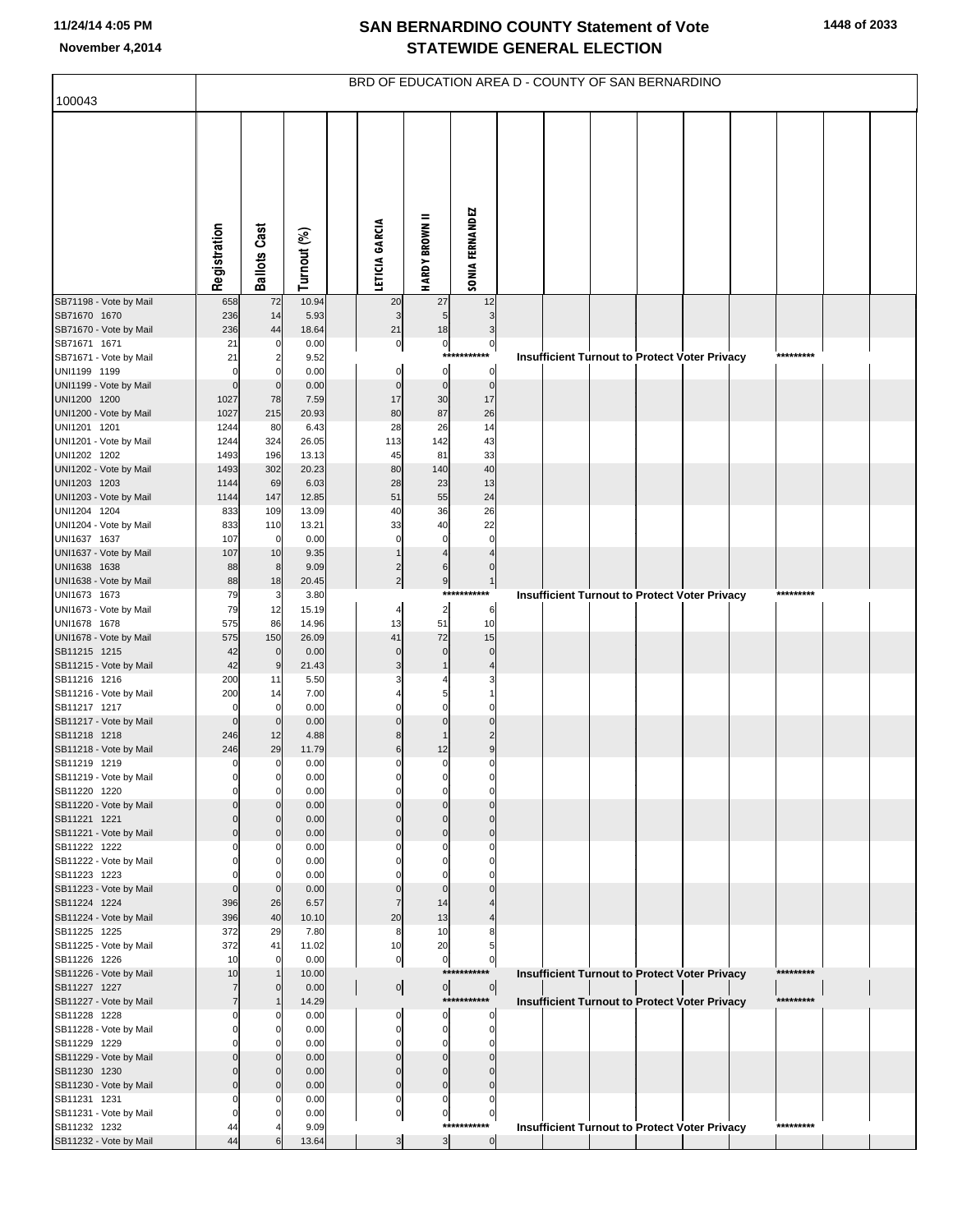| 100043                                 |                         |                     |                | BRD OF EDUCATION AREA D - COUNTY OF SAN BERNARDINO |                            |                              |  |  |  |  |  |
|----------------------------------------|-------------------------|---------------------|----------------|----------------------------------------------------|----------------------------|------------------------------|--|--|--|--|--|
|                                        |                         |                     |                |                                                    |                            |                              |  |  |  |  |  |
|                                        | Registration            | <b>Ballots Cast</b> | Turnout (%)    | LETICIA GARCIA                                     | <b>HARDY BROWN II</b>      | SONIA FERNANDEZ              |  |  |  |  |  |
| SB11233 1233<br>SB11233 - Vote by Mail | 726<br>726              | 37<br>50            | 5.10<br>6.89   | 16<br>18                                           | 6<br>21                    | 10<br>$\sqrt{5}$             |  |  |  |  |  |
| SB11632 1632                           | 0                       | $\mathbf 0$         | 0.00           | $\mathbf 0$                                        | $\mathbf 0$                | $\pmb{0}$                    |  |  |  |  |  |
| SB11632 - Vote by Mail                 | 0                       | 0                   | 0.00           | $\mathbf 0$                                        | $\mathbf 0$                | $\mathbf 0$                  |  |  |  |  |  |
| SB11633 1633                           | 0<br>0                  | $\overline{0}$      | 0.00           | $\mathbf 0$<br>$\mathbf 0$                         | $\mathbf 0$                | $\mathbf 0$<br>$\mathbf 0$   |  |  |  |  |  |
| SB11633 - Vote by Mail<br>SB11634 1634 | 0                       | 0<br>$\mathbf 0$    | 0.00<br>0.00   | $\mathbf 0$                                        | $\mathbf 0$<br>$\mathbf 0$ | $\mathbf 0$                  |  |  |  |  |  |
| SB11634 - Vote by Mail                 | 0                       | $\mathbf 0$         | 0.00           | $\mathbf 0$                                        | $\mathbf 0$                | $\mathbf 0$                  |  |  |  |  |  |
| SB11669 1669                           | $\mathbf 0$             | $\mathbf 0$         | 0.00           | $\mathbf 0$                                        | $\mathbf 0$                | $\pmb{0}$                    |  |  |  |  |  |
| SB11669 - Vote by Mail                 | 0<br>0                  | 0                   | 0.00           | $\mathbf 0$<br>$\mathbf 0$                         | 0                          | $\mathbf 0$<br>$\mathbf 0$   |  |  |  |  |  |
| SB13011 3011<br>SB13011 - Vote by Mail | $\Omega$                | 0<br>0              | 0.00<br>0.00   | $\mathbf 0$                                        | $\mathbf 0$<br>$\mathbf 0$ | $\mathbf 0$                  |  |  |  |  |  |
| SB13016 3016                           | 0                       | $\overline{0}$      | 0.00           | $\mathbf 0$                                        | $\mathbf 0$                | $\pmb{0}$                    |  |  |  |  |  |
| SB13016 - Vote by Mail                 | $\mathbf 0$             | $\mathbf 0$         | 0.00           | $\mathbf 0$                                        | $\mathbf 0$                | $\mathbf 0$                  |  |  |  |  |  |
| SB21234 1234<br>SB21234 - Vote by Mail | 1428<br>1428            | 172<br>227          | 12.04<br>15.90 | 62<br>94                                           | 46<br>92                   | 37<br>22                     |  |  |  |  |  |
| SB21235 1235                           | 920                     | 65                  | 7.07           | 31                                                 | 13                         | 14                           |  |  |  |  |  |
| SB21235 - Vote by Mail                 | 920                     | 104                 | 11.30          | 38                                                 | 42                         | 12                           |  |  |  |  |  |
| SB21236 1236                           | 1116                    | 86                  | 7.71           | 32                                                 | 24                         | 22                           |  |  |  |  |  |
| SB21236 - Vote by Mail<br>SB21237 1237 | 1116<br>1636            | 161<br>73           | 14.43<br>4.46  | 56<br>37                                           | 63<br>13                   | 25<br>13                     |  |  |  |  |  |
| SB21237 - Vote by Mail                 | 1636                    | 156                 | 9.54           | 49                                                 | 57                         | 27                           |  |  |  |  |  |
| SB21238 1238                           | 1526                    | 88                  | 5.77           | 45                                                 | 16                         | 20                           |  |  |  |  |  |
| SB21238 - Vote by Mail<br>SB21662 1662 | 1526<br>92              | 155<br>8            | 10.16<br>8.70  | 65<br>$\mathbf{1}$                                 | 45<br>$\overline{4}$       | 34<br>$\overline{1}$         |  |  |  |  |  |
| SB21662 - Vote by Mail                 | 92                      | 20                  | 21.74          | 3                                                  | 13                         | 3                            |  |  |  |  |  |
| SB23021 3021                           | 268                     | 31                  | 11.57          | 8                                                  | 8                          | $\sqrt{5}$                   |  |  |  |  |  |
| SB23021 - Vote by Mail                 | 268                     | 52                  | 19.40          | 15<br>$\mathbf 0$                                  | 29                         | 5<br>$\mathbf 0$             |  |  |  |  |  |
| SB31658 1658<br>SB31658 - Vote by Mail | 0<br>0                  | $\overline{0}$<br>0 | 0.00<br>0.00   | $\mathbf 0$                                        | $\mathbf 0$<br>$\mathbf 0$ | $\mathbf 0$                  |  |  |  |  |  |
| SB33010 3010                           | 153                     | 9                   | 5.88           | $\overline{c}$                                     | $\overline{4}$             | $\overline{c}$               |  |  |  |  |  |
| SB33010 - Vote by Mail                 | 153                     | 14                  | 9.15           | $\overline{5}$<br>$\mathbf 0$                      | 5                          | $\overline{4}$               |  |  |  |  |  |
| SB33012 3012<br>SB33012 - Vote by Mail | 0<br>0                  | $\mathbf 0$<br>0    | 0.00<br>0.00   | $\mathbf 0$                                        | $\mathbf 0$<br>0           | $\pmb{0}$<br>0               |  |  |  |  |  |
| SB33013 3013                           |                         | 0                   | 0.00           | 0                                                  |                            |                              |  |  |  |  |  |
| SB33013 - Vote by Mail                 | 0                       | 0                   | 0.00           | $\mathbf 0$                                        | $\mathbf 0$                | $\mathbf 0$                  |  |  |  |  |  |
| SB33014 3014<br>SB33014 - Vote by Mail | $\mathbf 0$<br>$\Omega$ | 0<br>$\mathbf 0$    | 0.00<br>0.00   | $\mathbf 0$<br>$\mathbf 0$                         | $\mathbf 0$<br>$\mathbf 0$ | $\mathbf 0$<br>$\mathbf 0$   |  |  |  |  |  |
| SB33015 3015                           | $\mathbf 0$             | $\mathbf 0$         | 0.00           | $\mathbf 0$                                        | $\mathbf 0$                | $\pmb{0}$                    |  |  |  |  |  |
| SB33015 - Vote by Mail                 | 0                       | 0                   | 0.00           | $\mathbf 0$                                        | $\mathbf 0$                | $\mathbf 0$                  |  |  |  |  |  |
| SB41239 1239<br>SB41239 - Vote by Mail | 1801<br>1801            | 235<br>380          | 13.05<br>21.10 | 77<br>100                                          | 95<br>182                  | 35<br>43                     |  |  |  |  |  |
| SB41240 1240                           | 1667                    | 149                 | 8.94           | 35                                                 | 65                         | 23                           |  |  |  |  |  |
| SB41240 - Vote by Mail                 | 1667                    | 247                 | 14.82          | 83                                                 | 80                         | 44                           |  |  |  |  |  |
| SB41241 1241                           | 1624                    | 198                 | 12.19          | 47                                                 | 82                         | 30                           |  |  |  |  |  |
| SB41241 - Vote by Mail<br>SB43017 3017 | 1624<br>0               | 324<br>$\mathbf 0$  | 19.95<br>0.00  | 102<br>$\mathbf 0$                                 | 143<br>$\mathbf 0$         | 33<br>$\pmb{0}$              |  |  |  |  |  |
| SB43017 - Vote by Mail                 | 0                       | $\mathbf 0$         | 0.00           | $\mathbf 0$                                        | $\mathbf 0$                | $\mathbf 0$                  |  |  |  |  |  |
| SB43018 3018                           | 557                     | 74                  | 13.29          | 18                                                 | 31                         | 11                           |  |  |  |  |  |
| SB43018 - Vote by Mail<br>SB43022 3022 | 557<br>272              | 120<br>24           | 21.54<br>8.82  | 31<br>$\mathsf 3$                                  | 56<br>11                   | $\overline{7}$<br>$\sqrt{5}$ |  |  |  |  |  |
| SB43022 - Vote by Mail                 | 272                     | 39                  | 14.34          | 9                                                  | 21                         | 5                            |  |  |  |  |  |
| SB51242 1242                           | 575                     | 9                   | 1.57           | $\overline{c}$                                     | $\overline{4}$             | $\overline{2}$               |  |  |  |  |  |
| SB51242 - Vote by Mail                 | 575                     | 5                   | 0.87           | $\mathbf 0$                                        | 3                          |                              |  |  |  |  |  |
| SB51243 1243<br>SB51243 - Vote by Mail | 607<br>607              | 77<br>94            | 12.69<br>15.49 | 21<br>28                                           | 29<br>35                   | $\bf8$<br>15                 |  |  |  |  |  |
| SB51244 1244                           | 1344                    | 123                 | 9.15           | 39                                                 | 52                         | 16                           |  |  |  |  |  |
| SB51244 - Vote by Mail                 | 1344                    | 226                 | 16.82          | 50                                                 | 104                        | 42                           |  |  |  |  |  |
| SB51245 1245                           | 1578                    | 210                 | 13.31          | 65                                                 | 82                         | 30                           |  |  |  |  |  |
| SB51245 - Vote by Mail<br>SB51246 1246 | 1578<br>1608            | 237<br>149          | 15.02<br>9.27  | 68<br>40                                           | 94<br>63                   | 33<br>25                     |  |  |  |  |  |
|                                        |                         |                     |                |                                                    |                            |                              |  |  |  |  |  |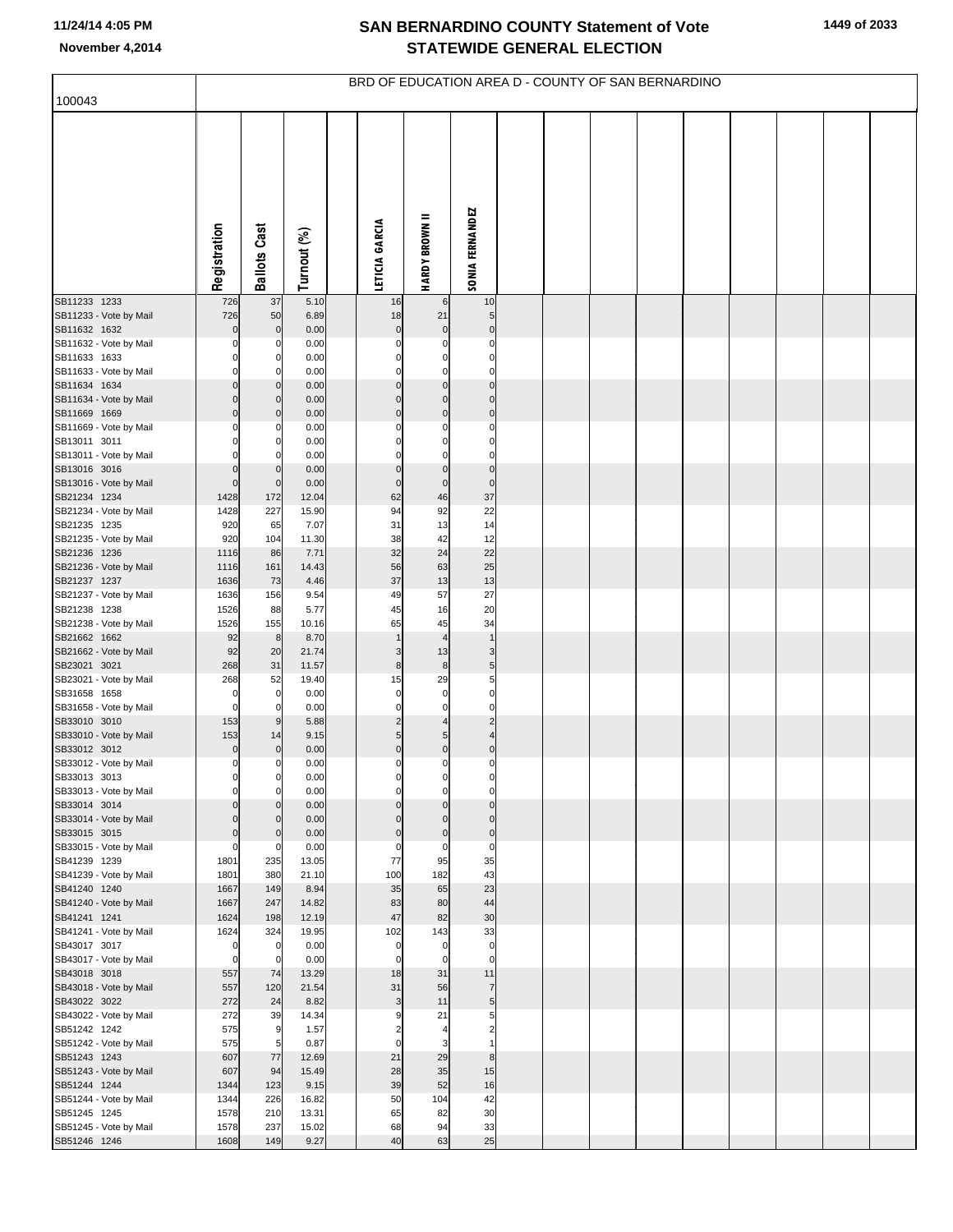| 100043                                 |              |                          |                | BRD OF EDUCATION AREA D - COUNTY OF SAN BERNARDINO |                         |                              |  |  |                                                      |           |  |
|----------------------------------------|--------------|--------------------------|----------------|----------------------------------------------------|-------------------------|------------------------------|--|--|------------------------------------------------------|-----------|--|
|                                        |              |                          |                |                                                    |                         |                              |  |  |                                                      |           |  |
|                                        | Registration | <b>Ballots Cast</b>      | Turnout (%)    | LETICIA GARCIA                                     | =<br><b>HARDY BROWN</b> | SONIA FERNANDEZ              |  |  |                                                      |           |  |
| SB51246 - Vote by Mail                 | 1608         | 260                      | 16.17          | 77                                                 | 106                     | 44                           |  |  |                                                      |           |  |
| SB51247 1247<br>SB51247 - Vote by Mail | 1537<br>1537 | 233<br>347               | 15.16<br>22.58 | 74<br>93                                           | 99<br>153               | 35<br>52                     |  |  |                                                      |           |  |
| SB51248 1248                           | 1466         | 184                      | 12.55          | 60                                                 | 71                      | 23                           |  |  |                                                      |           |  |
| SB51248 - Vote by Mail                 | 1466         | 297                      | 20.26          | 79                                                 | 142                     | 36                           |  |  |                                                      |           |  |
| SB61249 1249                           | 950          | 66                       | 6.95           | 23                                                 | 15                      | 21                           |  |  |                                                      |           |  |
| SB61249 - Vote by Mail<br>SB61250 1250 | 950<br>1000  | 85<br>145                | 8.95<br>14.50  | 34<br>38                                           | 30<br>61                | 18<br>26                     |  |  |                                                      |           |  |
| SB61250 - Vote by Mail                 | 1000         | 137                      | 13.70          | 41                                                 | 72                      | 20                           |  |  |                                                      |           |  |
| SB61251 1251                           | 15           | 0                        | 0.00           | $\overline{0}$                                     | $\overline{0}$          | $\circ$                      |  |  |                                                      |           |  |
| SB61251 - Vote by Mail                 | 15           | 1                        | 6.67           |                                                    |                         | ***********                  |  |  | <b>Insufficient Turnout to Protect Voter Privacy</b> | ********* |  |
| SB61252 1252                           | 53           | 1                        | 1.89           |                                                    |                         | ***********                  |  |  | <b>Insufficient Turnout to Protect Voter Privacy</b> | ********* |  |
| SB61252 - Vote by Mail<br>SB61253 1253 | 53<br>35     | $\bf8$<br>$\overline{4}$ | 15.09          | $\overline{0}$                                     | 5                       | $\frac{3}{2}$<br>*********** |  |  |                                                      | ********* |  |
| SB61253 - Vote by Mail                 | 35           | 5                        | 11.43<br>14.29 | $\mathbf{0}$                                       | $\overline{a}$          | $\mathbf{3}$                 |  |  | <b>Insufficient Turnout to Protect Voter Privacy</b> |           |  |
| SB61663 1663                           | 130          |                          | 3.08           |                                                    |                         | ***********                  |  |  | <b>Insufficient Turnout to Protect Voter Privacy</b> | ********* |  |
| SB61663 - Vote by Mail                 | 130          | 13                       | 10.00          | 6                                                  | 4                       | 3                            |  |  |                                                      |           |  |
| SB63020 3020                           | $\Omega$     | 0                        | 0.00           | 0                                                  | $\mathbf 0$             | $\mathbf 0$                  |  |  |                                                      |           |  |
| SB63020 - Vote by Mail                 | $\Omega$     | $\mathbf 0$              | 0.00           | $\overline{0}$                                     | $\pmb{0}$               | $\bf{0}$<br>35               |  |  |                                                      |           |  |
| SB71254 1254<br>SB71254 - Vote by Mail | 1583<br>1583 | 206<br>334               | 13.01<br>21.10 | 54<br>90                                           | 76<br>162               | 48                           |  |  |                                                      |           |  |
| SB71255 1255                           | 1585         | 255                      | 16.09          | 71                                                 | 115                     | 37                           |  |  |                                                      |           |  |
| SB71255 - Vote by Mail                 | 1585         | 247                      | 15.58          | 74                                                 | 100                     | 39                           |  |  |                                                      |           |  |
| SB71256 1256                           | 1322         | 135                      | 10.21          | 44                                                 | 37                      | 40                           |  |  |                                                      |           |  |
| SB71256 - Vote by Mail                 | 1322         | 197                      | 14.90          | 63                                                 | 67                      | 40<br>23                     |  |  |                                                      |           |  |
| SB71257 1257<br>SB71257 - Vote by Mail | 975<br>975   | 135<br>150               | 13.85<br>15.38 | 39<br>42                                           | 50<br>69                | 22                           |  |  |                                                      |           |  |
| UNI1258 1258                           | 1330         | 121                      | 9.10           | 44                                                 | 30                      | 28                           |  |  |                                                      |           |  |
| UNI1258 - Vote by Mail                 | 1330         | 157                      | 11.80          | 42                                                 | 64                      | 29                           |  |  |                                                      |           |  |
| UNI1259 1259                           | 599          | 28                       | 4.67           | 8                                                  | 10                      | 5                            |  |  |                                                      |           |  |
| UNI1259 - Vote by Mail<br>FON1375 1375 | 599          | 69<br>$\mathbf 0$        | 11.52<br>0.00  | 23<br>$\mathbf 0$                                  | 26<br>$\pmb{0}$         | 17<br>$\bf{0}$               |  |  |                                                      |           |  |
| FON1375 - Vote by Mail                 |              | $\mathbf 0$              | 0.00           | $\mathbf{0}$                                       | $\pmb{0}$               | $\pmb{0}$                    |  |  |                                                      |           |  |
| FON1376 1376                           | 1095         | 113                      | 10.32          | 42                                                 | 34                      | 27                           |  |  |                                                      |           |  |
| FON1376 - Vote by Mail                 | 1095         | 154                      | 14.06          | 47                                                 | 52                      | 34                           |  |  |                                                      |           |  |
| RIA1377 1377<br>RIA1377 - Vote by Mail | 1234<br>1234 | 134<br>156               | 10.86<br>12.64 | 51<br>56                                           | 25<br>57                | 41<br>24                     |  |  |                                                      |           |  |
| RIA1378 1378                           | 1247         | 144                      | 11.55          | 61                                                 | 32                      | 31                           |  |  |                                                      |           |  |
| RIA1378 - Vote by Mail                 | 1247         | 186                      | 14.92          | 59                                                 | 78                      | 31                           |  |  |                                                      |           |  |
| RIA1379 1379                           | 1405         | 131                      | 9.32           | 52                                                 | 26                      | 32                           |  |  |                                                      |           |  |
| RIA1379 - Vote by Mail                 | 1405         | 108                      | 7.69           | 52                                                 | 28                      | 24                           |  |  |                                                      |           |  |
| RIA1380 1380<br>RIA1380 - Vote by Mail | 1713<br>1713 | 179<br>238               | 10.45<br>13.89 | 71<br>86                                           | 57<br>104               | 30<br>31                     |  |  |                                                      |           |  |
| RIA1381 1381                           | 1643         | 127                      | 7.73           | 48                                                 | 31                      | 29                           |  |  |                                                      |           |  |
| RIA1381 - Vote by Mail                 | 1643         | 213                      | 12.96          | 74                                                 | 76                      | 43                           |  |  |                                                      |           |  |
| RIA1382 1382                           | 1543         | 192                      | 12.44          | 90                                                 | 47                      | 37                           |  |  |                                                      |           |  |
| RIA1382 - Vote by Mail<br>RIA1383 1383 | 1543         | 247<br>$\mathbf 0$       | 16.01<br>0.00  | 84<br>$\Omega$                                     | 97<br>$\Omega$          | 38<br>$\mathbf 0$            |  |  |                                                      |           |  |
| RIA1383 - Vote by Mail                 |              | $\pmb{0}$                | 0.00           | $\Omega$                                           | $\mathbf 0$             | $\bf{0}$                     |  |  |                                                      |           |  |
| RIA1384 1384                           |              | $\mathbf 0$              | 0.00           | $\Omega$                                           | $\pmb{0}$               | $\mathbf 0$                  |  |  |                                                      |           |  |
| RIA1384 - Vote by Mail                 | O            | $\mathbf 0$              | 0.00           | $\overline{0}$                                     | $\overline{0}$          | $\mathbf 0$                  |  |  |                                                      |           |  |
| RIA1385 1385                           | 1069         | 143                      | 13.38          | 63                                                 | 40                      | 25                           |  |  |                                                      |           |  |
| RIA1385 - Vote by Mail<br>RIA1643 1643 | 1069         | 134<br>-1                | 12.54          | 43                                                 | 46<br>$***$             | 32<br>****                   |  |  |                                                      | ********* |  |
| RIA1643 - Vote by Mail                 |              | $\mathbf 0$              | 0.00<br>0.00   | 0                                                  | $\pmb{0}$               | $\overline{0}$               |  |  | <b>Insufficient Turnout to Protect Voter Privacy</b> |           |  |
|                                        |              |                          |                |                                                    |                         |                              |  |  |                                                      |           |  |
| <b>Precinct Totals</b>                 | 160061       | 17962                    | 11.22          | 5753                                               | 6228                    | 3082                         |  |  |                                                      |           |  |
|                                        |              |                          |                |                                                    |                         |                              |  |  |                                                      |           |  |
| Vote by Mail Totals                    | 160061       | 27689                    | 17.30          | 8136                                               | 11756                   | 3962                         |  |  |                                                      |           |  |
| <b>Grand Totals</b>                    | 160061       | 45651                    | 28.52          | 13889                                              | 17984                   | 7044                         |  |  |                                                      |           |  |